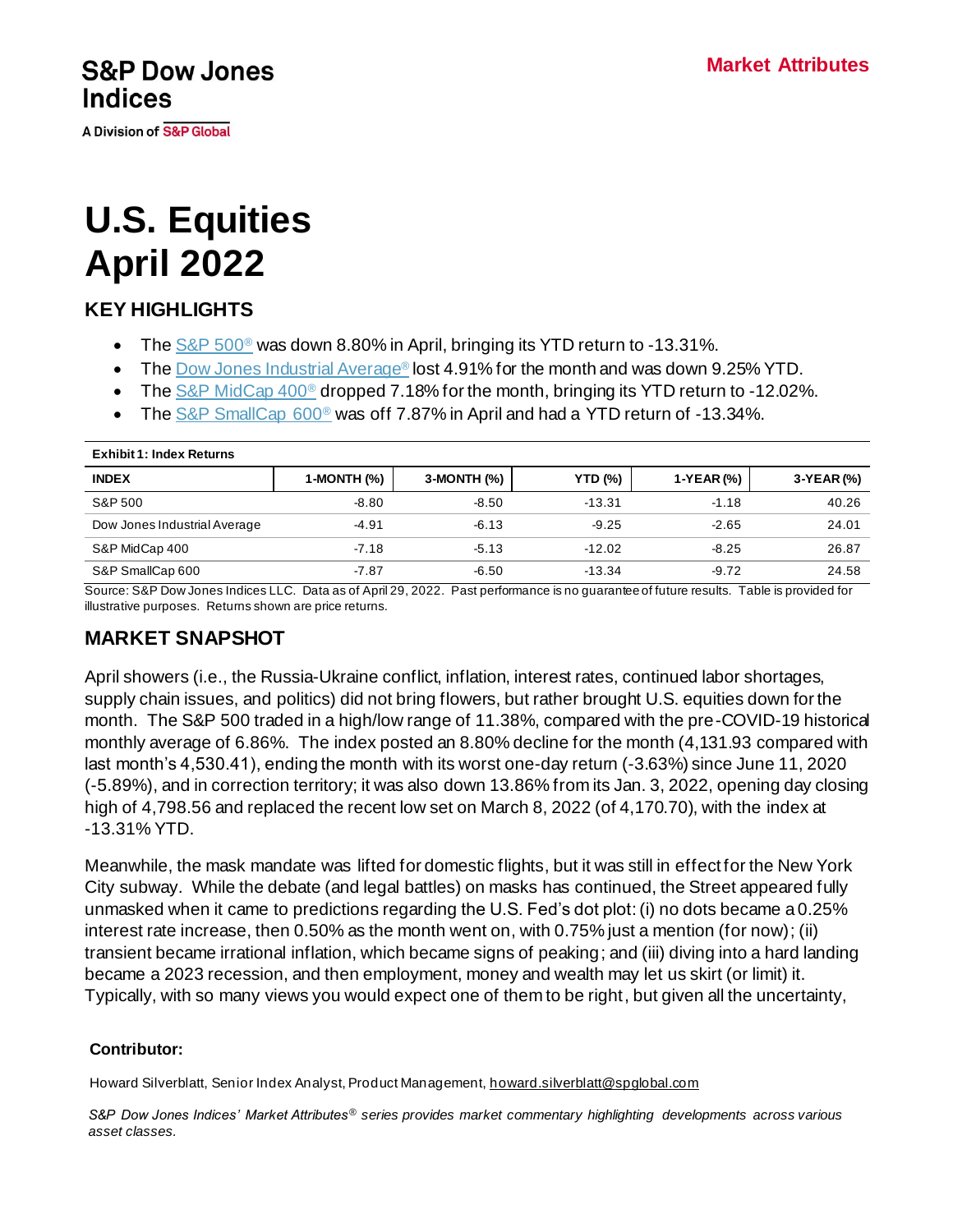looking beyond the short term may be easier—as long as you have liquidity and cash flow (an untaxed portfolio is not a cash account).

As for market fundamentals: earnings and sales for Q1 2022 so far have beaten estimates and were up year-over-year (8.5% and 11.9%, respectively), but they were down from the record Q4 2021 numbers (-9.3% and -3.8%, respectively). Significant EPS impact due to share count reduction for the Q1 2022 period was 17.8% of the reported issues, compared with 14.9% in Q4 2021, 5.8% in Q1 2021, and 24.9% in Q1 2019. Operating margins for Q1 2021 remained high, coming in at 12.64%, down from 13.41% in Q4 2021 (the average from 1993 was 8.21%, and the record is 13.54% in Q2 2021). Forward guidance, however, has been an issue as the economy has started to slow down.

Sales are the bigger concern, and the ability to pass along cost increases appears to be showing signs of consumer fatigue (Q1 2022 operating margins remain high at 12.64%, but are expected to decline; the historical average is 8.21%). Dividends continue on a slow upward trend, with few decreases and measured increases. Interest rates, as measured by the U.S. 10-year Treasury Bond, continue to flirt with 3%, while they are moving faster for the average 30-year mortgage rate, which was up over 200 bps from year-end 2021 (to 5.37% from 3.06%), and that cost is before the higher mortgage amounts due to higher home prices (up 20.2% year-over-year in February 2022). The impact on housing has been a slowing of sales, but demand remains high as supply is low, as higher home prices and interest rates are expected to reduce the demand, and eventually prices.

While Biden continued to send military equipment to Ukraine, Washington took a back seat, as no one wanted to speak of spending programs or taxes. Florida became the political center, as it passed a bill that would prohibit "classroom discussion about sexual orientation or gender identity." Several corporations, including Walt Disney (DIS) openly opposed the bill. The Florida legislature then passed a bill repealing Disney's special tax status, which was used in 1967 to attract Disney to the state.

On and off "peace" talks continued between Russia and Ukraine, as some progress was seen, with Ukraine proposing a "neutral status" and U.S. markets reacting positively. After an incomplete northern invasion of Ukraine, Russian forces regrouped (creating a temporary lull in the conflict), and then launched an incursion into eastern Ukraine (Donbas). The U.S. continued to send military aid, as the latest reports of war atrocities included mass graves (near Mariupol). Ukraine Prime Minister Shmyhal said rebuilding Ukraine would cost USD 600 billion (2020 GDP was USD 156 billion). U.S. Secretary of State Blinken and Secretary of Defense Austin went to Kyiv, Ukraine and met with President Zelenskyy. Russia said it had stopped gas flows to Bulgaria and Poland after they declined Russia's demand to pay in rubles.

Oil closed at USD 104.13 (it had reached USD 130.50 this year) and was up 38.1% YTD (USD 75.40), as EIA all-grade gasoline was up 24.8% (USD 4.211 from year-end 2021's USD 3.375; it reached USD 4.414 in March 2022). From year-end 2020, oil was up 115% (USD 48.42 per barrel), as gasoline was up 80.7% (USD 2.330 a gallon). For 2021, the EIA reported that the makeup of gasoline costs was 53.6% from crude oil, 16.4% from federal and state taxes, 15.6% from distribution and marketing, and 14.4% from refining costs and profits.

Shanghai's 26 million inhabitants remained under a strict lockdown due to COVID-19 (starting March 28, 2022), as shortages and protests were reported. Financial and plant closures were seen as having a negative global impact, and shipping came to a standstill, with vehicle buildup. In Beijing's business district, required testing started, as public events were cancelled and food buying picked up in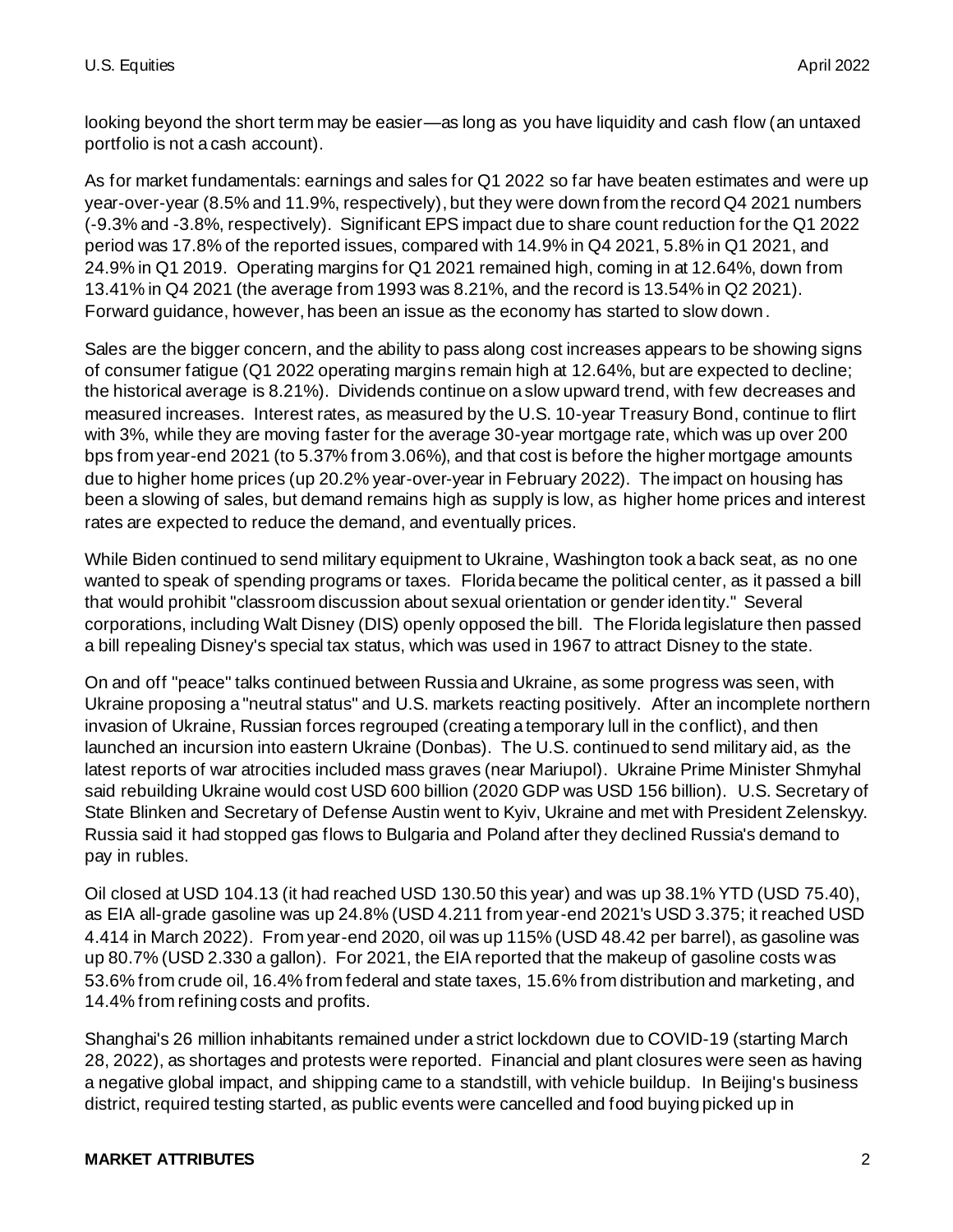anticipation of a lockdown. By month-end, mass COVID-19 testing began, as panic buying was reported.

Health Care issue Moderna (MRNA) filed with the FDA for use of its COVID-19 vaccine for children under six years old (and at least six months old). Globally, 11.6 billion vaccines have been given (11.2 billion last month). In the U.S., to date, 574 million (559 million) doses have been given, including boosters; 76.8% (76.1%) of the population has received at least one shot and 65.5% (64.8%) have been classified as fully vaccinated, with 29.9% (28.9%) having a booster shot. The seven-day U.S. average COVID-19 case rate increased to 53,432 from last month's 27,621; it reached 1,417,493 on Jan. 11, 2022 (83,120 at the end of November 2021), as the death rate decreased to 355 (702). U.S. COVID-19-related deaths approached 1 million, at 993,000 (990,000).

The FOMC meeting notes (from the March 15, 2022, meeting) showed that all the members agreed that they needed to speed up the process of shrinking the balance sheet. General agreement was to reduce a maximum of Treasury securities at USD 60 billion per month and agency at USD 35 billion, which could result in a USD 9 trillion reduction in one year (the Fed has USD 11 trillion). Fed Chair Powell indicated that the FOMC would increase interest rates 0.50% at the next meeting (May 3-4, 2022), and similar raises could be needed in the future depending on inflation. Meanwhile, St. Louis Fed President Bullard said he wouldn't "rule out" a 0.75% FOMC increase, adding "but it isn't my base case." Later in the month, San Francisco Fed President Daly discussed the possibility of increases of 0.25%, 0.50% and 0.75%. The Fed's Beige Book (issued two weeks prior to the FOMC meeting) showed few signs that inflation was slowing, as a tight labor market and supply chain problems continued.

Elon Musk (CEO of Tesla; TSLA) bought 73.5 million shares (9.2%, approximately USD 2.0 billion) of social media issue Twitter (TWTR) as a passive investment, and he was offered a seat on the board of directors but turned it down. Later in the month, Musk then offered to buy Twitter for USD 43 billion in cash (USD 54.20 per share), saying it was his "best and final offer." Musk hinted in a Tweet of a tender and said he had commitments for USD 46.5 billion to fund a deal. Twitter and Elon Musk held direct talks, with Twitter agreeing to his USD 54.20 per share offer. Musk sold approximately USD 8.5 billion of Tesla shares to help fund his takeover.

Founder, former CEO and now CEO again Howard Schultz of coffee maker and shop Starbucks (SBUX) announced on his first day that Starbucks would no longer do stock buybacks and would "invest more profit into our people and our stores." Warren Buffett's Berkshire Hathaway (BRK.B) disclosed that it held 121 million shares (11%) of electronics maker HP Inc (HPQ). Communication issue AT&T (T) completed its spinoff of WarnerMedia (0.241917 shares per AT&T held), as WarnerMedia then merged with S&P 500 issues Discovery Cl 'A' (DISCA) and Discovery Cl 'C' (DISCK), to form Warner Bros Discovery (WBD). S&P DJI will use the history of Discovery Cl 'C' (DISCK) as the surviving entity.

And then there were 504. The S&P 500 has 500 companies, but it had 505 issues, as five companies had two classes of stock. Those companies were grandfathered in when S&P DJI changed its policy to not add dual issues. With the removal of Discovery Cl 'A', there are now 504 issues in the S&P 500 (the other four are: Alphabet 'A', [GOOGL], Alphabet 'C' [GOOG], Fox 'A' [FOXA], Fox 'B' [FOX], News 'A' [NWSA], News 'B' [NWS], Under Armour 'A' [UAA], and Under Armour 'C' [UA]).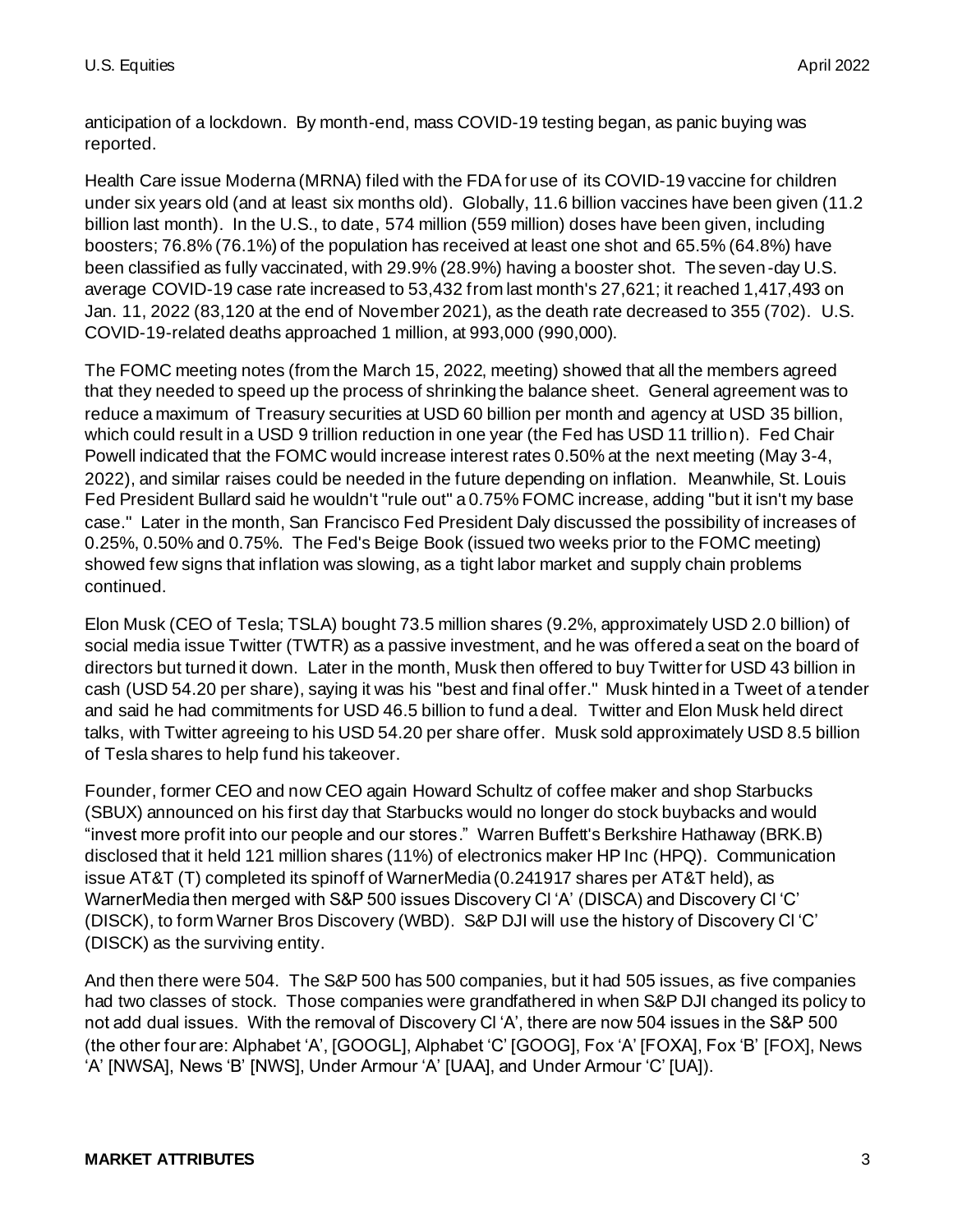Web-based entertainment issue Netflix (NFLX) was down 49.2% for the month and down 68.4% YTD, after previously estimating it would add 2.5 million new paid subscribers for Q1 2022, but then reporting a 0.2 million decline (including the 0.7 million shutoff in Russia), and it warned on more declines for Q2 (2 million). Web-based retailer Amazon.com (AMZN), reported its first loss since 2015, as higher costs, slower online orders and supply chain issues affected its top and bottom lines. The company said it expected positive earnings for the current quarter, but also spoke of "challenges." S&P Dow Jones Indices added real estate issue Camden Property Trust (CPT) to the S&P 500 (from the S&P MidCap 400), as it removed People's United Financial, which was acquired my M&T Bank (MTB). Delta Air Lines (DAL) and United Airlines (UAL) said they expected the second quarter to be profitable, as travel continues to rebound.

The 10-year U.S. Treasury Bond closed at 2.93% (after reaching 2.98%), up from last month's 2.34% (1.51% at year-end 2021, 0.92% at year-end 2020, 1.92% at year-end 2019, 2.69% at year-end 2018, and 2.41% at year-end 2017). The 30-year U.S. Treasury Bond closed at 3.00%, up from last month's 2.45% (1.91%, 1.65%, 2.30%, 3.02%, 3.05%). The pound closed at 1.2576, down from 1.3137 last month (1.3525, 1.3673, 1.3253, 1.2754, 1.3498); the euro closed at 1.0550, down from last month's 1.1064 (1.1379, 1.2182, 1.1172, 1.1461, 1.2000); the yen closed at 129.85 from last month's 121.70 (115.08, 103.24, 108.76, 109.58, 112.68); and the yuan closed at 6.6085 from last month's 6.3400 (6.3599, 6.5330, 6.9633, 6.8785, 6.5030). Oil closed at USD 104.13 (it had reached USD 130.50 this year) and was up 38.1% YTD (USD 75.40), as EIA all-grade gasoline was up 24.8% (USD 4.211 from year-end 2021's USD 3.375; it reached USD 4.414 in March 2022). From year-end 2020, oil was up 115% (USD 48.42 per barrel), as gasoline was up 80.7% (USD 2.330 per gallon). Gold closed at USD 1,896.90, down from last month's USD 1,942.00 (USD 1,829.80, USD 1,901.60, USD 1,520.00, USD 1,284.70, and USD 1,305.00). VIX® closed at 33.40, trading as high as 34.34 and as low as 18.45, up from 20.56 last month (17.22, 22.75, 13.78, 16.12, and 11.05). In 2021, it traded as high as 37.51 and as low as 14.10. In 2020, it traded as high as 85.47 and as low as 11.75.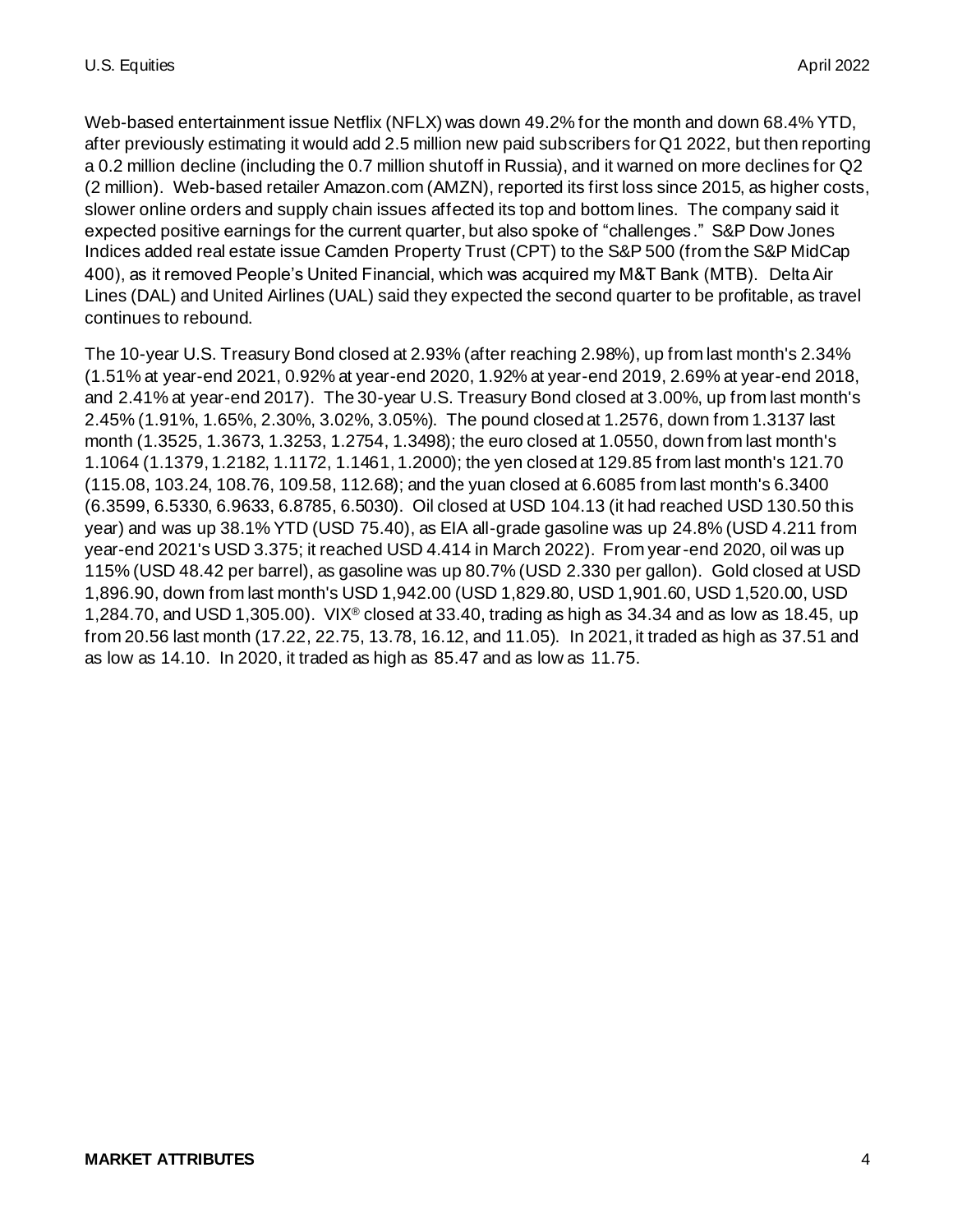## **INDEX REVIEW**

#### **S&P 500**

The S&P 500 closed at 4,131.93, down 8.80% (-8.72% with dividends) from March's 4,530.41, when it was up 3.58% (3.71%) from February's 4,373.94, when it was down 3.14% (-2.99%). The three-month period posted a decline of 8.50% (-8.17%), the YTD return was -13.31% (-12.92%), and the one-year return was -1.18% (0.21%), with the index up 22.02% (26.29%) from its pre-COVID-19 Feb. 19, 2020, closing high. Monthly intraday volatility (daily high/low) increased to 1.81% from last month's 1.70% (1.87% the month before that), as the YTD volatility was 1.85% (1.87% last month); 2021 was 0.97%, 2020 was 1.73% and 2019 was 0.85% (2018 was 1.21%, and 2017 was 0.51%, which was the low since 1962).

S&P 500 trading was down 15% (adjusted for trading days) for April, after March's 14% increase, as the year-over-year rate was down 5% over April 2021, and the 12-month trading volume was down 26% over the prior period. In April, 10 of the 20 days posted at least a 1% change (3 up and 7 down, with 1 up at least 2% and 3 down at least 2%), while 14 of 23 (9 up and 5 down) did so last month, and 10 of the 19 (4 up and 6 down) the month before that. Year-to-date, 42 moved at least 1% (18 up and 24 down, with 7 up at least 2% and 5 down at least 2%). For 2021, there were 55 moves of at least 1% (34 up and 21 down), with 7 moving at least 2% (2 up and 5 down); in 2020, there were 109 days that posted a 1% move (64 up and 45 down; 2019 posted 22 up at least 1% and 15 down at least 1%). Of the 20 trading days in April, 16 had a high/low intraday spread of at least 1% (last month had 22, 17 in February), with 1 having at least a 3% spread, compared to 1 last month. Year-to-date, 71 had at least a 1% spread, with 6 at 3% or more. For 2021, there were 93 at 1% and 3 at 3%; for 2020, there were 158 at 1% and 34 at 3%; for 2019, there were 73 at 1% and 1 at 3%; and in the fun days of 2008, there were 228 (of the 253 trading days) and 75, respectively.

Breadth declined and turned strongly negative in April, as 105 issues gained (an average of 4.14% each), compared with March's 315 gainers (7.48%) and February's 210 (5.89%). Gains of 10% or more decreased to 7 (average gain was 13.49%) from 81 (15.28%) last month and 36 (15.77%) th e month before that; 1 issue gained at least 25% (26.70%), compared with 5 last month (36.53%) and 4 the month before that (30.32%). On the downside, 399 issues fell (an average loss of 9.29%), compared with 190 last month (-5.71%) and 295 (-6.33%) the month before that. For April, 145 issues declined at least 10% (-15.86%), up from March's 30 issues (-13.58%) and February's 45 issues (-15.10%). Seven issues fell at least 25% (-31.47%), compared with none last month and 5 (-35.38%) the month before that. For the three-month period, breadth remained negative (2-to-1), as 167 issues gained an average of 9.85%, compared to 192 (13.20%) last month, while 336 issues declined (average -12.81%), up from 312 (-12.88%) last month. Gains of at least 10% were posted by 57 issues (19.77%), down from 94 (22.37%) last month, and declines of at least 10% were posted by 193 issues (-18.70%), compared to the prior month's 181 issues (-18.94%). For the three-month period, 9 (27 last month) issues were up at least 25% and 27 (35) down at least 25%. Year-to-date, breadth declined, as 143 issues gained an average of 13.80%, compared to 192 (13.20%) last month, while 360 issues declined (average -18.12%), up from 312 (-12.88%) last month. Gains of at least 10% were posted by 62 issues (25.19%), down from 94 (22.37%) last month, and declines of at least 10% were posted by 265 issues (-22.93%), compared to the prior month's 181 issues (-18.94%). Year-to-date, 22 (27 last month) issues were up at least 25% and 98 (35) down at least 25%. For 2021, breadth was strongly positive, as 434 issues gained an average of 34.30%, and 70 issues declined (average -12.01%).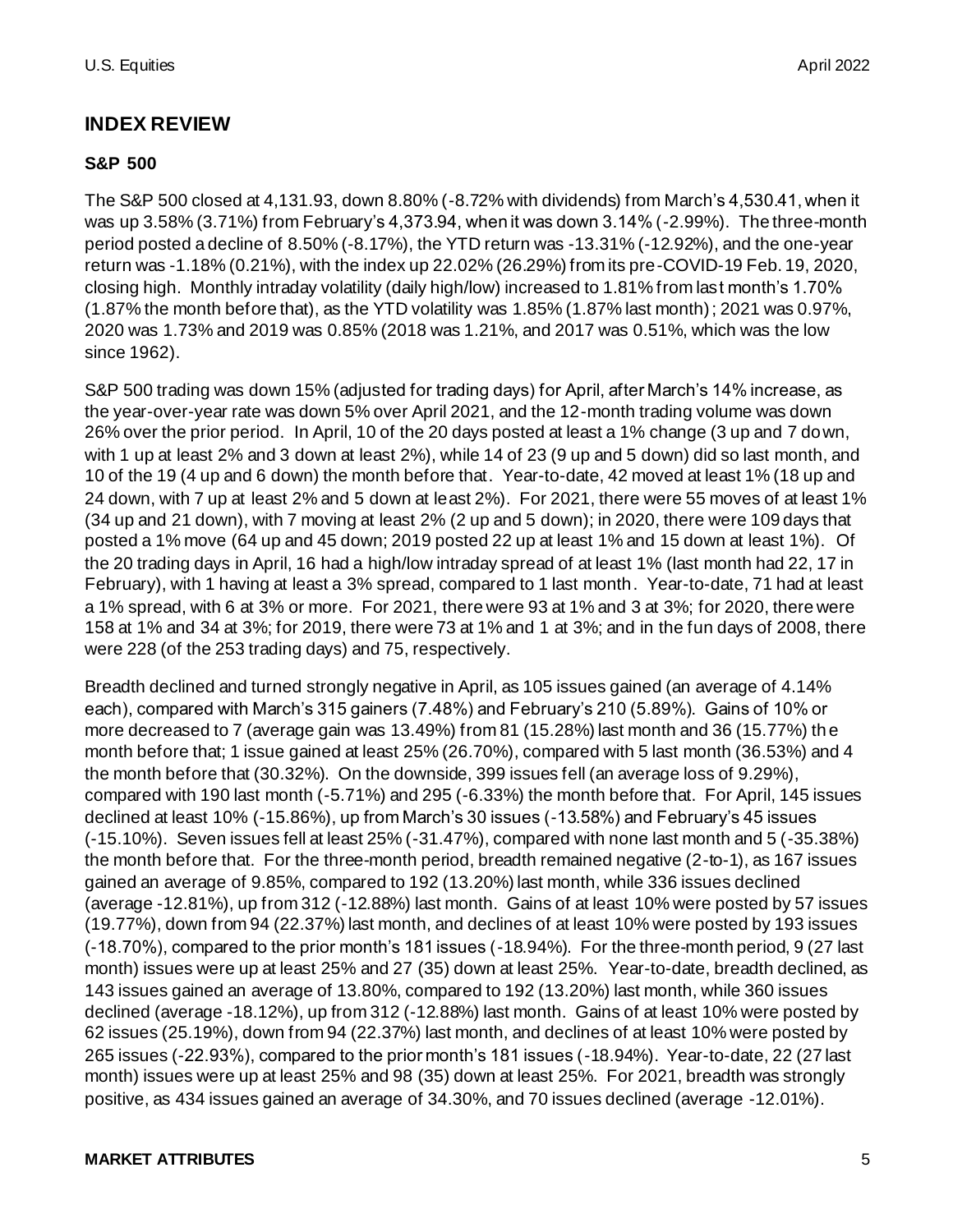Gains of at least 10% were posted by 367 issues (39.77%), compared with 36 issues that declined at least 10% (-19.27%), as 259 issues were up at least 25% and 7 were down at least 25%.

#### **The Dow®**

The broad market declines significantly pushed down all the headline indices, including The Dow. However, The Dow suffered relatively less than the others, posting a 4.91% April decline while the others reported 7%-9% declines.

For the month, the index closed at 32,977.21, down 4.91% (-4.82% with dividends) from last month's close of 34,678.35, up 2.32% (2.49%), and the prior month's close of 33,892.60, when the index was down 3.53% (-3.29%). For the three-month period, the return was down 6.13% (-5.67%), as the YTD return was down 9.25% (-8.73%), with the one-year return was down 2.65% (-0.82%). The 3-year return was 24.01% (32.26% with dividends, 9.77% annualized), the 5-year return was 57.48% (75.92%, 11.96%), and the 10-year return was 149.57% (216.20%, 12.20%). Intraday volatility decreased, as intraday swings (high/low) of at least 1% decreased to 16 of the 20 trading days, down from last month's 19 of the 23 days and the prior month's 17 of 19, and 4 exceeded 2% (4 last month and 4 the month before that); 3 days increased 1% (6 last month), while 5 days declined at least 1% (4 last month).

It was a difficult market for investors, as concerns about inflation and a slowing global economy translated into selling, with few safe places to hide. Even within sectors and sub-industries, issues varied. Health Care issue Merck (MRK) did the best, adding 8.09% for the month and up 15.72% YTD, as Johnson & Johnson (JNJ) gained 1.82% and was up 5.49% YTD, but Amgen (AMGN) declined 3.57% (although it is still a relatively better performer than most) and was up 3.65% YTD. Consumer issues generally did better, as household products maker Proctor & Gamble added 5.07% (down 1.85% YTD), beverage issue Cocoa-Cola (KO) gained 4.21% (up 9.12% YTD), and superstore Walmart (WMT) added 4.21% (up 9.12% YTD). Information Technology, however, generally did worse, as software for company client services issue Salesforce (CRM) declined 17.13% and was down 30.77% YTD, chip-maker Intel (INTC) lost 12.05% (-15.36% YTD), and software issue Microsoft (MSFT) fell 9.99%

(-17.48% YTD). Business systems issue International Business Machines (IBM) was a notable exception, adding 1.68% for the month and down 1.08% YTD. Aircraft issue Boeing (BA) did the worst, declining 22.28% for the month and down 26.07% YTD, as entertainment issue Walt Disney fell 18.61% and was down 27.93% YTD. Notably, Apple (AAPL) declined 9.71% in April and was down 11.22% YTD.

For the month, breadth decreased and turned negative, as 9 of the 30 issues gained an average of 3.23% each, compared with last month's 18 issues gaining an average of 6.19%, and 9 the prior month (3.48%). For April, no issues gained at least 10%, compared with 3 (14.02%) last month and none the month before that. On the downside, 21 issues declined (average -8.44%), compared with 12 issues last month (average -3.53%) and 21 the month before that (-5.71%). No issue declined at least 10% this month, as none declined at least 10% last month and two (-12.20%) did the month before that. Breadth was also negative for the three-month period, as 11 issues gained an average of 7.02% each, compared with 12 issues (9.97%) last month, and 2 were up at least 10% (15.31%), down from 4 last month (20.55%). On the downside, 19 issues declined an average of 12.77%, while 18 (-10.52%) did so last month; 13 issues declined at least 10% (-16.45%), with 9 (-16.11%) doing so last month. Breadth was negative YTD, as 11 issues gained an average of 9.98% each, compared with 12 issues

#### **MARKET ATTRIBUTES** 6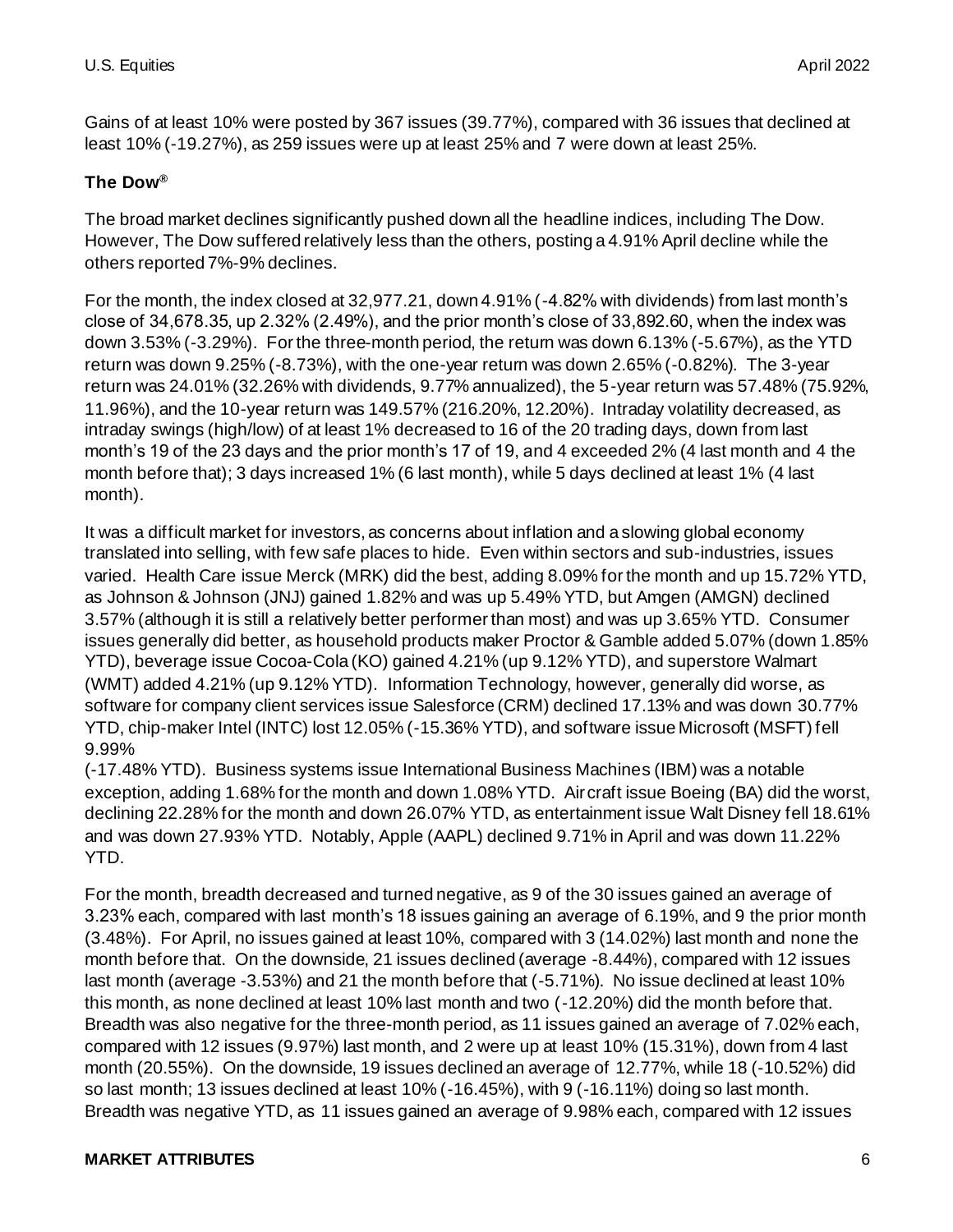(9.97%) last month and 18 the month before that (9.37%), and 3 were up at least 10% (22.16%), down from 4 last month (20.55%) and 6 the month before that (19.39%). On the downside, 19 issues declined an average of 16.65%, while 12 (-10.51%) did so last month and the month before that (-10.51%); 14 issues declined at least 10% (-21.25%), with 9 (-16.11%) doing so last month. For 2021, breadth was positive, as 23 issues gained an average of 23.08% each, while 16 were up at least 10% (31.27%). On the downside, 7 issues declined an average of 6.20%, as 2 declined at least 10% (-13.04%).

#### **S&P MidCap 400**

The S&P 400<sup>®</sup> posted a broad decline for April, along with most of the Street, as it fell to a double-digit loss YTD. For the month, the index posted a broad 7.18% decline, after two months of gains (1.21% last month and 0.99% in February), almost matching its January 7.29% decline. The three-month decline of 5.13% was the best return of the headline indices, as the S&P 500 was down 8.50%. The YTD period was down 12.02% (better than the S&P 500's -13.31%, but not The Dow's -9.25%), as the one-year return was in the red, at -8.25%, only better than the small-cap index's -9.72%. The 2-year period posted a 51.87% gain, as the 3-, 5- and 10-year returns were at 26.87%, 44.29% and 152.22%, respectively (annualized with dividends, they were 9.91%, 9.29% and 11.40%, respectively).

All 11 sectors declined in April, compared with 9 last month and 8 in February. Sector spread decreased, as the difference between the best (Energy, -2,53%) and worst (Communication Services, -10.89%) sectors declined to 8.36% from last month's 21.03%, and the YTD spread was a hefty 50.16% (59.70% last month). The 2021 spread was 66.59%, down from the 2020 spread of 76.16%. For the month, Energy again did the best, as it posted a decline of 2.53%, after last month's strong 20.42% gain, and it was up 31.35% YTD (the best sector in the index). Consumer Staples was a close second, as it was down 2.66% and down 5.23% YTD, while Consumer Discretionary fell 4.86% for the month and was down 18.92% YTD, the worst sector in the index. Communication Services did the worst in April, falling 10.89% and down 14.35% YTD, followed by Information Technology, which lost 10.20% and was down 17.75% YTD. Health Care fell 9.98% for the month and was down 17.02% YTD.

Breadth declined significantly, as 58 issues gained for the month, with an average increase of 5.73%, down from last month's 206 issues (9.10%), and down from the prior month's 209 issues (7.28%). There were 11 issues that gained at least 10% (14.81%), compared with 64 (18.50%) last month and 50 (17.19%) the month before that. No issues gained at least 25%, while 14 did so in the prior month. On the downside, 342 issues declined an average of 9.24%, up from last month's 193 issues (-7.11%) and the prior month's 190 issues (-6.19%). Declines of at least 10% were posted by 128 issues (-15.94%), compared with 45 issues last month (-14.93%) and 34 the month before that (-17.07%); 10 issues fell at least 25% (-29.73%), and 2 did last month (-31.50%). For the three-month period, breadth also declined, as 127 issues gained (13.77%), compared with 147 (13.23%) last month, as 272 declined (-13.35%), up from the prior month's 253 ( 13.59%); 59 gained at least 10% (24.18%), down from last month's 66 (24.07%), and 159 declined at least 10% (-19.32%), up from 141 (-20.32%) last month. Year-to-date, breadth declined and was strongly negative, as 98 issues gained (13.87%), compared with 147 (13.23%) last month, and 301 declined (-18.09%), up from the prior month's 253 (-13.59%); 45 gained at least 10% (25.53%), down from last month's 66 (24.07%), and 221 declined at least 10% (-22.72%), up from 141 (-20.32%) last month. For 2021, 316 issues gained (39.19%), as 80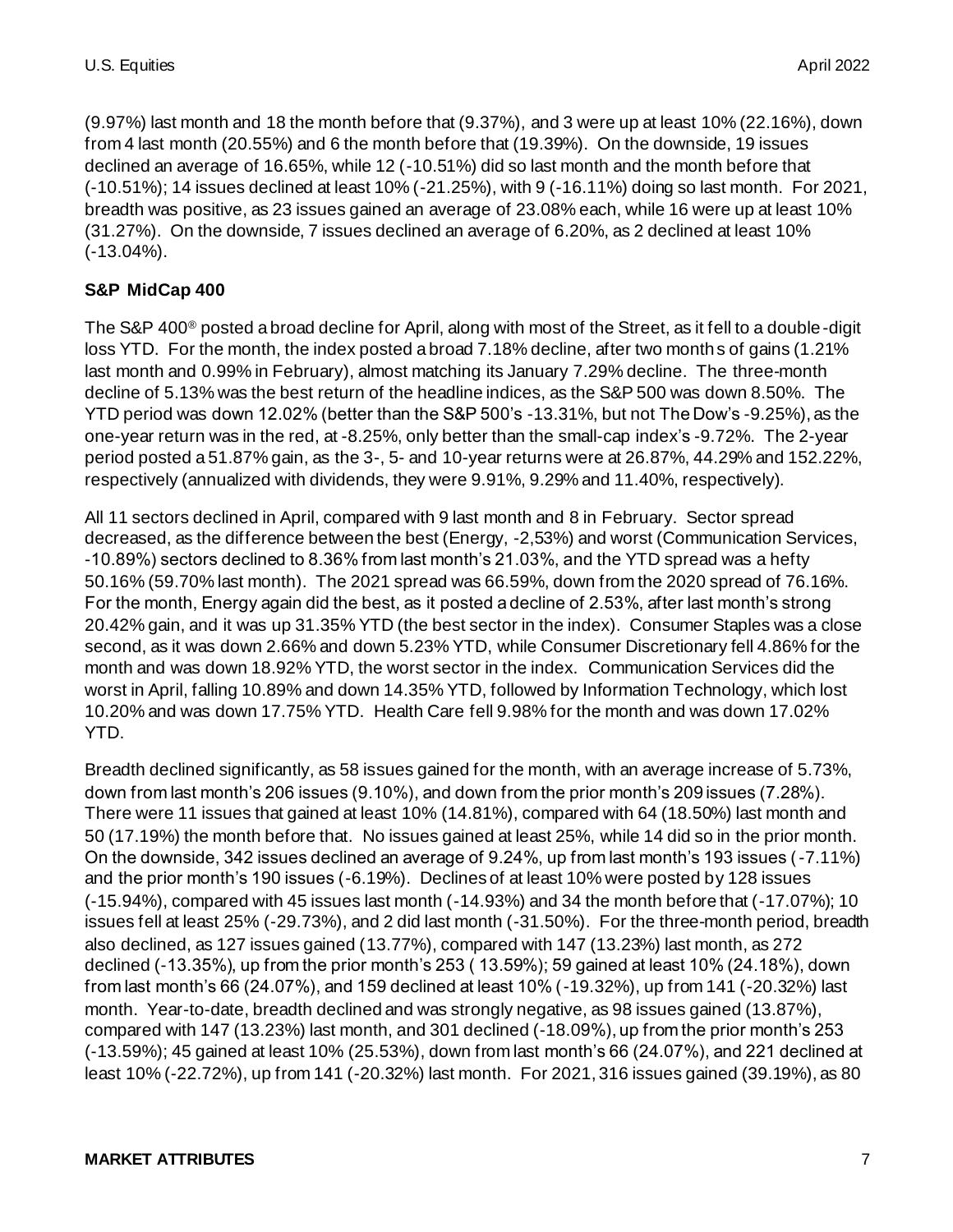declined (-15.27%); 270 gained at least 10% (44.91%) and 44 declined at least 10% (-23.70%). Gains of at least 25% were posted by 178 issues, as 15 issues declined at least 25%.

#### **S&P SmallCap 600**

The S&P 600® did the worst in March, the best in February and the worst in January, but posted no title this month, as it declined 7.87%, outpacing the S&P 500's -8.80% and underperforming The Dow's -4.91%. The small-cap index did however retain its dominance over volatility; for the three-month period, the index was down 6.50%, as both the YTD and one-year return were the worst of the headline indices, at -13.34% and -9.72%, respectively. The 2-year gain was 57.23%, which reflected the rebound from the COVID-19 declines, as the 3-year return was 24.58%, the 5-year period was up 42.68% and the 10-year period was up 165.62% (annualized with dividends, they were 25.51%, 9.15%, 8.91% and 11.79%, respectively).

Sector variance decreased to 12.47% from last month's 21.03% and February's 15.64%, as the threemonth spread was 52.06%, down from 59.70% last month, with the YTD spread at 61.19%, up from 59.70% last month (the 2021 spread was 53.47%, down from 2020's 71.71%). For April, 1 of the 11 sectors gained, down from 7 last month, and 8 for February. Consumer Staples did the best (and was the only positive sector), adding 0.54% for the month and down 8.43% YTD, as Consumer Discretionary fell 4.82% and was down 20.59% YTD. Energy, which was the best sector for the past three months (up 14.45% in March, 13.43% in February and 10.25% in January) was next, as it declined 1.77% for April and was up 40.60% YTD, the best sector in any of the headline indices. Communication Services did the worst, falling 11.93% and down 19.49% YTD, followed by Health Care with a 10.83% decline (-20.03% YTD), then Information Technology, which declined 10.45% (-19.67% YTD), and then Financials, off 10.32% for April (15.49% YTD).

For the month, breadth decreased and was strongly negative, as 97 issues gained an average of 5.42% each, down from last month's 298 issues (8.64%) and the prior month's 303 issues (10.30%). On the downside, 503 issues declined an average of 10.89% each, up from 301 last month (-7.85%) and the prior month's 298 (-7.54%). There were 16 issues that gained at least 10% (17.81%), down from last month's 83 (20.64%) and the prior month's 111 (21.28%), while 235 issues declined at least 10% (-17.42%), up from 83 issues (-16.82%) last month and 75 (-18.62%) the month before that. Significant gains of 25% were booked by 3 issues (29.04%), compared with 20 last month (36.13%), while 35 issues lost at least 25% (-30.58%), compared with 9 last month (-33.77%). For the threemonth period, 181 issues were up (18.06%), down from last month's 199 (18.99%), as 418 were down (-16.41%), compared with 401 (-15.24%) last month. Gains of at least 10% for the three-month period numbered 86 (32.62%), down from last month's 95 (34.95%), as 282 declined at least 10% (-21.75%), up from 242 (-22.14%) last month. Gains of at least 25% were reported by 37 issues (54.20%), down from 54 (48.94%) last month, as 75 declined at least 25% (-35.01%), up from 70 (-34.45%) last month. Year-to-date, 119 issues were up (24.66%), down from last month's 199 (18.99%), as 480 were down (-20.43%), compared with 401 (-15.24%) last month. Gains of at least 10% numbered 73 (37.11%), down from last month's 95 (34.95%), as 362 declined at least 10% (-25.46%), up from 242 (-22.14%) last month. Gains of at least 25% were reported by 40 issues (54.21%), down from 54 (48.94%) last month, as 156 declined at least 25% (-36.40%), up from 70 (-34.45%) last month. For 2021, breadth was positive, as 443 issues gained (48.77%) and 151 were down (-19.77%). Gains of at least 10% for the period numbered 377 (56.31%), as 95 declined at least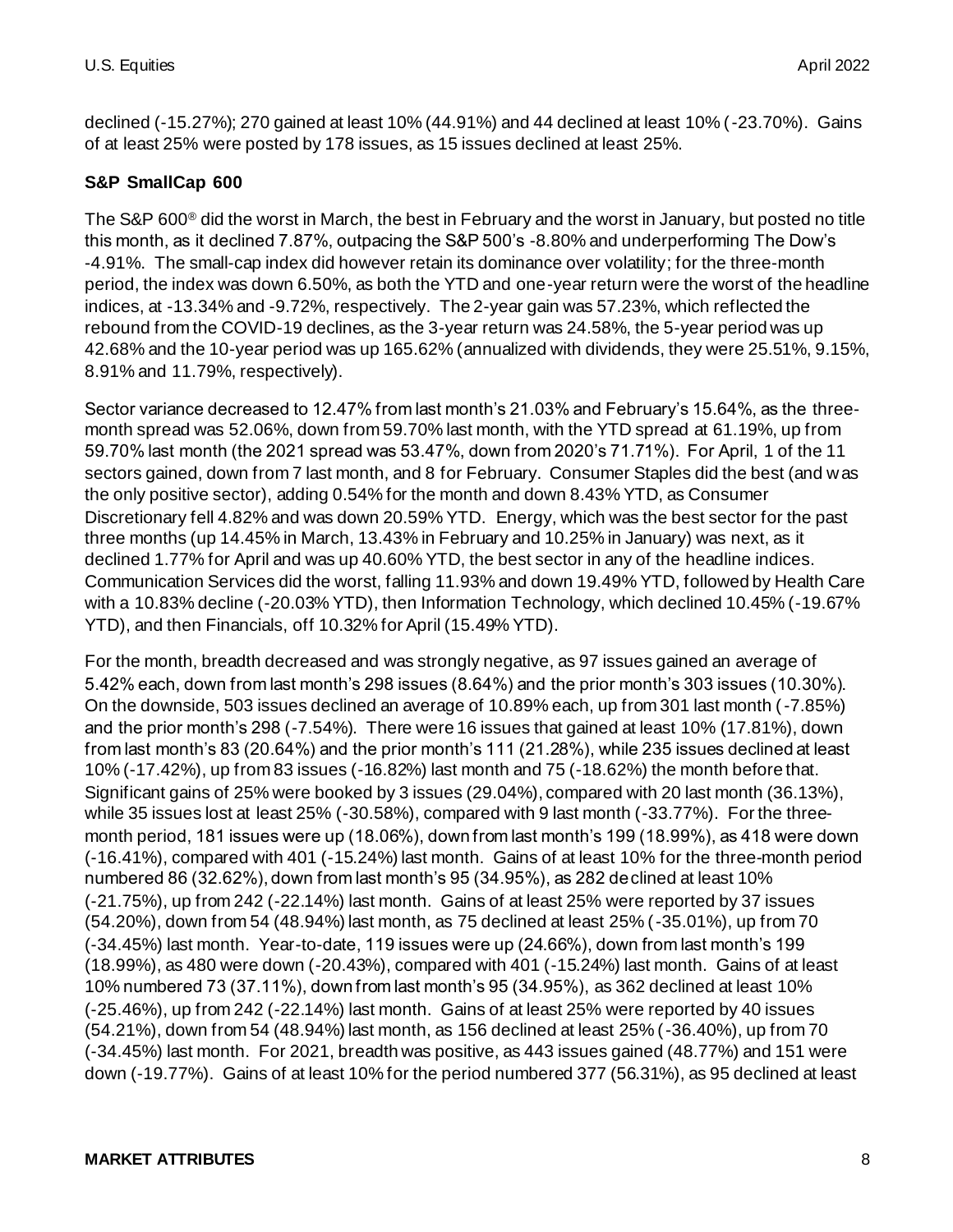10% (-28.39%). Gains of 25% or more were reported by 282 issues, as 47 declined at least 25% (-40.12%).

#### **S&P Global BMI**

The S&P Global BMI reversed course again, returning this month to the red and posting a broad 8.11% decline and -6.70% without the U.S.'s -9.09%, after gaining 1.70% in March, with the help of the U.S.'s 3.11% gain, as excluding the U.S., it was down 0.25%, and after February's decrease of 2.38% (-2.02% without the U.S.'s 2.64% decline). For the three-month period, global markets were down 8.77% and down 8.81% without the U.S.'s 8.74% decline, as the YTD return was down 13.62% and down 12.71% without the U.S.'s 14.27% decline, with the one-year return down 8.14% and down 12.85% without the U.S.'s 4.47% decline. Longer term, the U.S. dominated, as the two-year global return was 33.98% with the U.S.'s gain of 42.03% and 24.05% without it, while the three-year return was up 23.11% with the U.S.'s gain of 37.71% and 6.93% without it. From the U.S. presidential election on Nov. 3, 2020, it was up 14.78%, and absent the 20.66% U.S. gain, it was up 7.39%.

For April 2022, the S&P Global BMI decreased USD 6.304 trillion (up USD 1,306 trillion last month). Non-U.S. markets decreased USD 2.141 trillion (down USD 0.015 trillion), and the U.S. market decreased USD 4.163 trillion (up USD 1.320 trillion). Sector variance increased, as all 11 sectors declined, compared with 9 last month and 2 in February. The April spread between the best (Consumer Staples, -0.24%) and worst (Communication Services, -12.50%) sectors for the month was 12.25%, up from last month's 6.38% and February's 7.69%.

Emerging markets posted their fourth consecutive month of declines, as they fell 5.63% in April, after March's -2.55%, February's -3.49% and January's -0.98% (December was up 1.41%), while they posted a 12.12% loss YTD. The one-year return was down 17.56%, the two-year return was up 19.18% and the three-year return was 1.48%. For April, 5 of the 24 (Russia is excluded) markets gained, down from 16 in March, 13 in February and 19 in January (December had 19). Turkey did the best, adding 6.57% for the month, up 15.87% YTD and down 4.42% for the one-year period. Saudi Arabia was next, up 4.43% for the month, up 20.61% YTD and up 29.91% for the one-year period, followed by Indonesia, which was up 3.56% for the month, up 10.92% YTD and up 17.54% for the oneyear period. Poland did the worst, falling 17.07%, as it was down 25.74% YTD and down 20.64% for the one-year period. Peru was next, posting a 15.67% monthly decline, up 10.54% YTD and up 5.41% for the one-year period, followed by Brazil, which was down 14.65% for the month, up 10.83% YTD and down 12.50% for the one-year period.

Developed markets did worse than emerging, as they posted a consolidated 8.39% decline, after last month's 2.21% gain, February's 2.25% decline and January's 5.82% decline (December was up 4.08%); excluding the U.S., developed markets were down 7.06% in April, up 0.54% for March, down 1.51% in February and down 5.38% in January (4.73% in December). The YTD decline was 13.80% and was down 12.91% excluding the U.S, as the one-year return was down 6.90% and down 11.17% excluding the U.S. The two-year return was 35.95% and 25.80% excluding the U.S., and the threeyear return was 26.06% and 8.74% excluding the U.S. For April, none of the 25 markets posted a gain, after last month's 14 gainers, February's 8 and none in January (24 gained in December and all 25 declined in November). Spain did the best, as it fell 3.53% for April, was down 7.72% YTD and was down 13.52% for the one-year period. Denmark was next, falling 3.78%, down 11.61% YTD and down 1.12% for the one-year period, followed by Ireland, which was down 4.15% for the month, down 21.11% YTD and down 17.60% for the one-year period. The Netherlands did the worst, falling 10.80%

#### **MARKET ATTRIBUTES** 9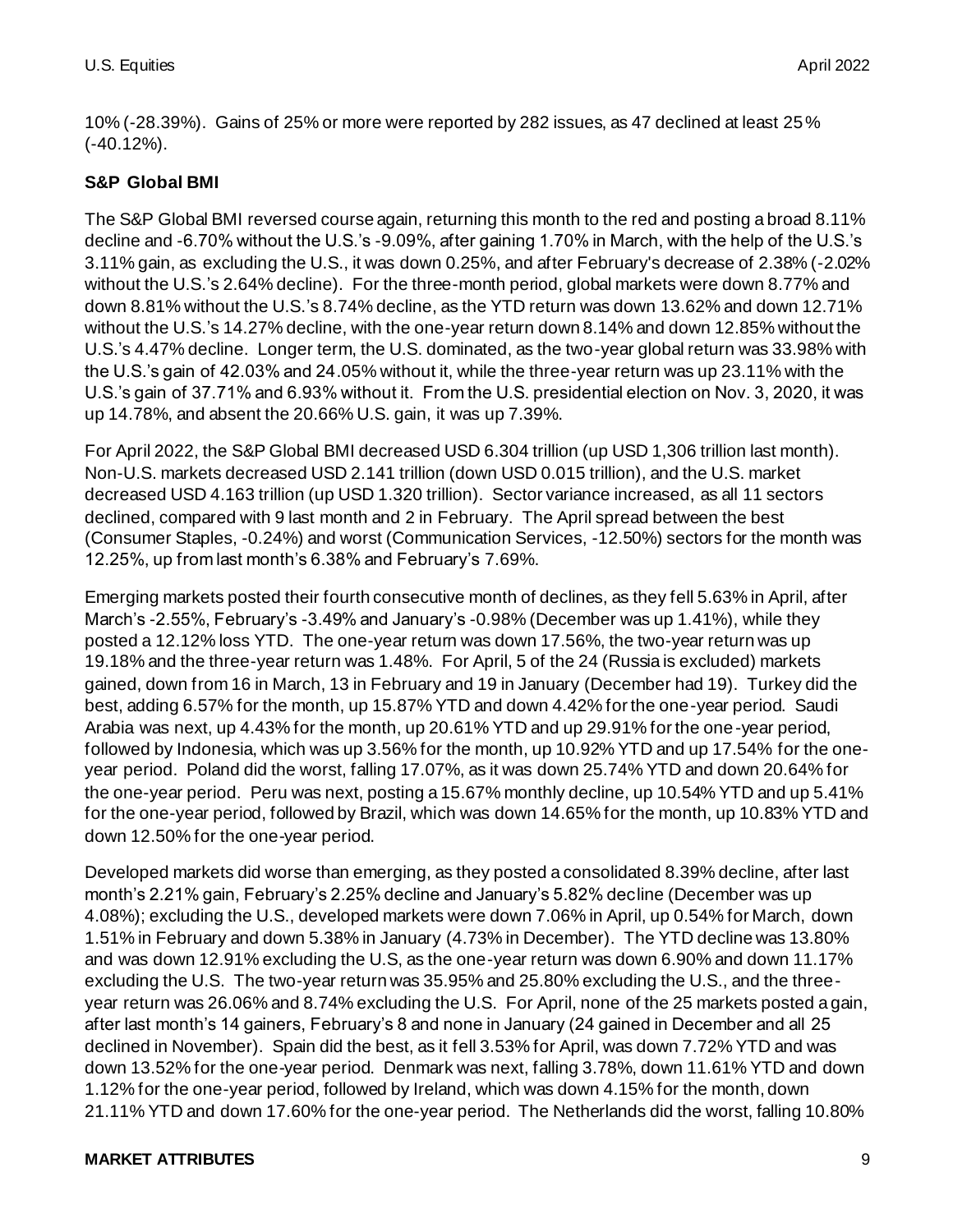for the month, down 24.95% YTD and down 18.32% for the year. Luxembourg was next, down 10.44% for the month, down 14.84% YTD and down 10.83% for the one-year period, and Sweden followed, down 9.96% for the month, down 25.62% YTD and down 22.49% for the one-year period. Of note, the U.K. was down 4.65% for the month, down 6.81% YTD and down 3.78% for the one-year period. Canada was down 7.49% for the month, down 3.61% YTD and up 3.87% for the one-year period. Germany was down 8.46% for the month, down 20.44% YTD and down 23.37% for the one-year period, as Japan was down 8.63% for the month, down 15.63% YTD and down 16.09% for the oneyear period.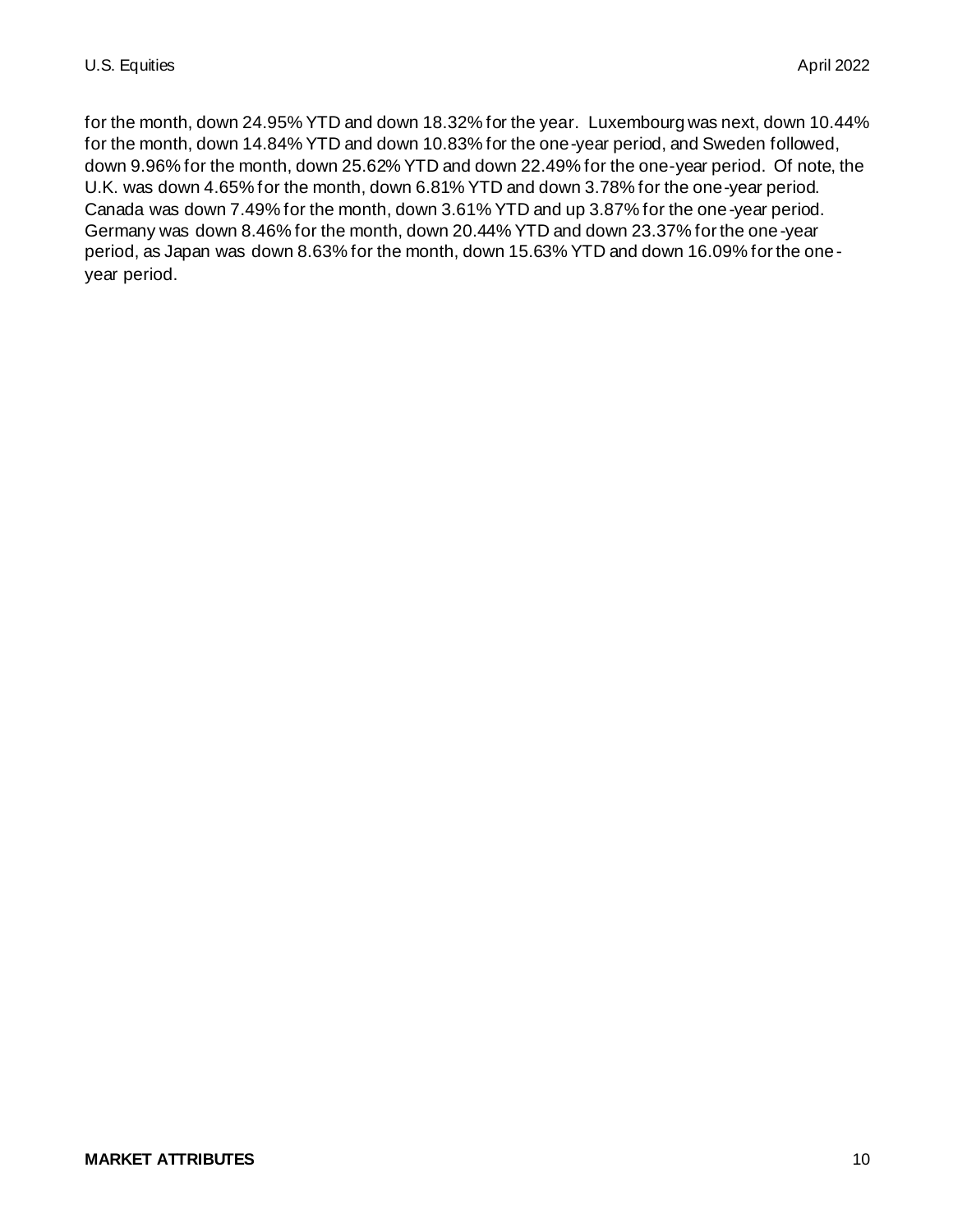### **PERFORMANCE RECAP**

| <b>Exhibit 2: Monthly Returns</b>             |              |             |             |                |            |            |             |
|-----------------------------------------------|--------------|-------------|-------------|----------------|------------|------------|-------------|
| <b>S&amp;P 500</b>                            | <b>PRICE</b> | 1-MONTH (%) | 3-MONTH (%) | <b>YTD (%)</b> | 1-YEAR (%) | 5-YEAR (%) | 10-YEAR (%) |
| Energy                                        | 572.41       | $-1.64$     | 13.82       | 35.40          | 54.04      | 14.72      | 7.36        |
| <b>Materials</b>                              | 533.97       | $-3.52$     | 0.64        | $-6.26$        | 2.48       | 60.27      | 130.41      |
| Industrials                                   | 804.56       | $-7.57$     | $-5.61$     | $-10.10$       | $-6.61$    | 41.35      | 151.57      |
| <b>Consumer Discretionary</b>                 | 1272.15      | $-13.03$    | $-12.53$    | $-21.02$       | $-11.40$   | 77.49      | 252.44      |
| <b>Consumer Staples</b>                       | 810.50       | 2.40        | 2.29        | 0.73           | 13.56      | 43.06      | 130.35      |
| <b>Health Care</b>                            | 1518.45      | $-4.79$     | $-0.78$     | $-7.63$        | 7.47       | 74.08      | 249.67      |
| Financials                                    | 573.70       | $-10.02$    | $-11.67$    | $-11.74$       | $-4.70$    | 46.82      | 176.44      |
| Information Technology                        | 2478.00      | $-11.31$    | $-12.87$    | $-18.90$       | 1.03       | 166.93     | 408.81      |
| <b>Communication Services</b>                 | 198.03       | $-15.76$    | $-20.92$    | $-25.96$       | $-23.11$   | 23.51      | 45.48       |
| <b>Utilities</b>                              | 361.88       | $-4.29$     | 2.90        | $-0.50$        | 6.75       | 38.04      | 99.67       |
| <b>Real Estate</b>                            | 291.38       | $-3.65$     | $-1.90$     | $-10.28$       | 9.11       | 49.14      | 100.23      |
| S&P 500                                       | 4131.93      | $-8.80$     | $-8.50$     | $-13.31$       | $-1.18$    | 73.30      | 195.58      |
| <b>DOW JONES INDUSTRIAL</b><br><b>AVERAGE</b> | <b>PRICE</b> | 1-MONTH (%) | 3-MONTH (%) | <b>YTD (%)</b> | 1-YEAR (%) | 5-YEAR (%) | 10-YEAR (%) |
| Dow Jones Industrial Average                  | 32977.21     | $-4.91$     | $-6.13$     | $-9.25$        | $-2.65$    | 57.48      | 149.57      |
| S&P MIDCAP 400                                | <b>PRICE</b> | 1-MONTH (%) | 3-MONTH (%) | <b>YTD (%)</b> | 1-YEAR (%) | 5-YEAR (%) | 10-YEAR (%) |
| Energy                                        | 322.12       | $-2.53$     | 22.05       | 31.25          | 59.14      | $-19.40$   | $-54.15$    |
| <b>Materials</b>                              | 681.02       | $-5.20$     | 11.75       | 1.99           | 7.14       | 47.64      | 148.17      |
| Industrials                                   | 1408.07      | $-8.43$     | $-7.40$     | $-15.67$       | $-10.36$   | 59.04      | 207.17      |
| <b>Consumer Discretionary</b>                 | 1071.40      | $-4.86$     | $-11.05$    | -18.92         | $-19.80$   | 51.46      | 150.80      |
| <b>Consumer Staples</b>                       | 2171.79      | $-2.66$     | 2.12        | $-5.23$        | $-10.99$   | 26.35      | 167.34      |
| <b>Health Care</b>                            | 2489.18      | $-9.98$     | $-5.24$     | $-17.02$       | $-16.82$   | 67.63      | 339.85      |
| Financials                                    | 1162.96      | $-7.77$     | $-8.71$     | $-9.29$        | $-4.88$    | 26.98      | 128.02      |
| Information Technology                        | 3911.04      | $-10.20$    | $-9.25$     | $-17.55$       | $-12.99$   | 93.19      | 241.44      |
| <b>Communication Services</b>                 | 145.67       | $-10.89$    | $-6.06$     | $-14.35$       | $-19.98$   | $-31.56$   | $-17.73$    |
| <b>Utilities</b>                              | 566.18       | $-4.50$     | $-0.78$     | $-3.73$        | $-0.93$    | 10.15      | 89.98       |
| <b>Real Estate</b>                            | 244.94       | $-5.43$     | $-2.92$     | $-8.86$        | 4.56       | 8.53       |             |
| S&P MidCap 400                                | 2500.26      | $-7.18$     | $-5.13$     | $-12.02$       | $-8.25$    | 44.29      | 152.22      |
| <b>S&amp;P SMALLCAP 600</b>                   | <b>PRICE</b> | 1-MONTH (%) | 3-MONTH (%) | <b>YTD (%)</b> | 1-YEAR (%) | 5-YEAR (%) | 10-YEAR (%) |
| Energy                                        | 363.01       | $-1.77$     | 27.53       | 40.60          | 61.40      | $-37.34$   | $-72.13$    |
| Materials                                     | 659.75       | $-4.30$     | 0.50        | $-3.62$        | 1.58       | 37.83      | 127.69      |
| Industrials                                   | 1420.35      | $-6.95$     | $-3.88$     | $-13.42$       | $-9.68$    | 52.01      | 196.66      |
| <b>Consumer Discretionary</b>                 | 815.71       | $-4.82$     | $-12.03$    | $-20.59$       | $-23.68$   | 63.64      | 182.31      |
| <b>Consumer Staples</b>                       | 2403.93      | 0.54        | $-0.10$     | $-8.43$        | 1.74       | 42.07      | 190.50      |
| <b>Health Care</b>                            | 3455.34      | $-10.83$    | $-8.45$     | $-20.03$       | $-23.29$   | 76.58      | 327.14      |
| Financials                                    | 1032.93      | $-10.32$    | $-13.43$    | $-15.49$       | $-12.95$   | 7.93       | 91.43       |
| Information Technology                        | 1087.65      | $-10.78$    | $-10.45$    | $-19.67$       | $-9.23$    | 71.66      | 307.14      |
| <b>Communication Services</b>                 | 3.47         | $-11.93$    | $-14.53$    | $-19.49$       | $-16.39$   | 14.90      | 53.79       |
| <b>Utilities</b>                              | 1064.19      | $-8.66$     | $-3.22$     | -10.06         | 0.34       | 21.46      | 122.54      |
| <b>Real Estate</b>                            | 194.45       | $-9.28$     | $-5.06$     | $-13.24$       | $-5.21$    | 0.78       |             |
| S&P SmallCap 600                              | 1214.72      | $-7.87$     | $-6.50$     | $-13.34$       | $-9.72$    | 42.68      | 165.62      |

Source: S&P Dow Jones Indices LLC. Data as of April 29, 2022. Past performance is no guarantee of future results. Table is provided for illustrative purposes. Returns shown are price returns.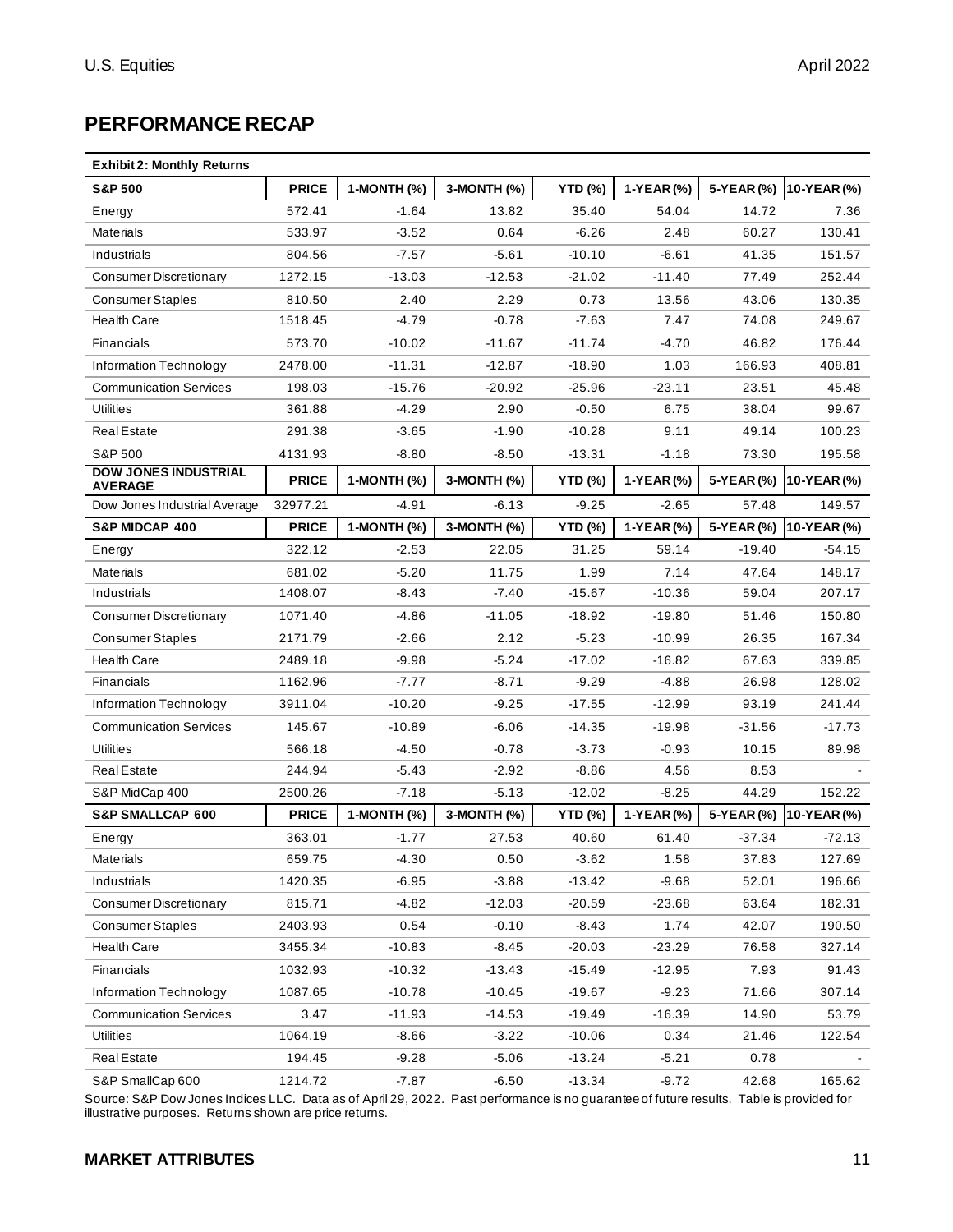| <b>Exhibit 3: Total Returns</b> |             |             |           |            |            |             |
|---------------------------------|-------------|-------------|-----------|------------|------------|-------------|
| <b>INDEX</b>                    | 1-MONTH (%) | 3-MONTH (%) | YTD $(%)$ | 1-YEAR (%) | 3-YEAR (%) | 10-YEAR (%) |
| S&P 500                         | $-8.72$     | $-8.17$     | $-12.92$  | 0.21       | 47.56      | 260.05      |
| S&P MidCap 400                  | $-7.11$     | $-4.77$     | $-11.64$  | $-7.03$    | 32.78      | 194.47      |
| S&P SmallCap 600                | $-7.81$     | $-6.18$     | $-12.99$  | $-8.54$    | 30.06      | 204.75      |
| S&P Composite 1500              | $-8.61$     | $-7.93$     | $-12.85$  | $-0.46$    | 46.14      | 253.94      |
| Dow Jones Industrial Average    | $-4.82$     | $-5.67$     | $-8.73$   | $-0.82$    | 32.26      | 216.20      |

Source: S&P Dow Jones Indices LLC. Data as of April 29, 2022. Index performance based on total return in USD. Past performance is no guarantee of future results. Table is provided for illustrative purposes.

| Exhibit 4: S&P Global BMI, Emerging, Sorted by April Performance |             |             |                |            |            |            |  |  |  |  |
|------------------------------------------------------------------|-------------|-------------|----------------|------------|------------|------------|--|--|--|--|
| <b>BMI MEMBER</b>                                                | 1-MONTH (%) | 3-MONTH (%) | <b>YTD (%)</b> | 1-YEAR (%) | 2-YEAR (%) | 3-YEAR (%) |  |  |  |  |
| Global                                                           | $-8.11$     | $-8.77$     | $-13.62$       | $-8.14$    | 33.98      | 23.11      |  |  |  |  |
| Global Ex-U.S.                                                   | $-6.70$     | $-8.81$     | $-12.71$       | $-12.85$   | 24.05      | 6.93       |  |  |  |  |
|                                                                  |             |             |                |            |            |            |  |  |  |  |
| Emerging                                                         | $-5.63$     | $-11.25$    | $-12.12$       | $-17.56$   | 19.18      | 1.48       |  |  |  |  |
|                                                                  |             |             |                |            |            |            |  |  |  |  |
| Turkey                                                           | 6.57        | 8.36        | 15.87          | $-4.42$    | 8.54       | $-3.16$    |  |  |  |  |
| Saudi Arabia                                                     | 4.43        | 11.07       | 20.61          | 29.91      | 94.32      | 45.40      |  |  |  |  |
| Indonesia                                                        | 3.56        | 11.99       | 10.92          | 17.54      | 50.16      | $-0.31$    |  |  |  |  |
| Kuwait                                                           | 0.59        | 11.81       | 17.28          | 34.61      | 73.67      | 49.19      |  |  |  |  |
| Qatar                                                            | 0.11        | 6.86        | 14.48          | 23.60      | 47.32      | 21.89      |  |  |  |  |
| India                                                            | $-1.09$     | $-2.73$     | $-3.93$        | 17.17      | 85.07      | 44.85      |  |  |  |  |
| U.A.E.                                                           | $-1.19$     | 12.85       | 15.77          | 49.78      | 98.67      | 41.13      |  |  |  |  |
| Pakistan                                                         | $-1.28$     | $-8.30$     | $-6.30$        | $-22.76$   | $-5.89$    | $-29.19$   |  |  |  |  |
| Greece                                                           | $-1.63$     | $-1.82$     | 3.10           | $-1.45$    | 58.75      | 17.43      |  |  |  |  |
| Malaysia                                                         | $-2.70$     | 0.82        | $-3.48$        | -9.17      | 12.46      | $-10.08$   |  |  |  |  |
| Egypt                                                            | $-3.59$     | $-20.43$    | $-22.87$       | $-9.30$    | $-11.87$   | $-30.75$   |  |  |  |  |
| Czech Republic                                                   | $-4.19$     | $-1.21$     | $-1.21$        | 28.73      | 92.86      | 36.34      |  |  |  |  |
| Thailand                                                         | $-4.77$     | $-2.27$     | $-2.76$        | $-4.63$    | 18.45      | $-9.00$    |  |  |  |  |
| China                                                            | $-5.14$     | $-16.40$    | $-18.64$       | $-36.22$   | $-13.03$   | $-17.54$   |  |  |  |  |
| Philippines                                                      | $-7.36$     | $-10.85$    | $-7.96$        | $-1.18$    | 17.90      | $-14.42$   |  |  |  |  |
| Colombia                                                         | $-8.99$     | 5.17        | 18.12          | 26.67      | 45.17      | $-14.13$   |  |  |  |  |
| Taiwan                                                           | $-9.36$     | $-12.28$    | $-15.32$       | $-11.51$   | 52.87      | 59.92      |  |  |  |  |
| Mexico                                                           | $-10.62$    | 1.53        | $-3.03$        | 5.24       | 65.28      | 7.55       |  |  |  |  |
| Hungary                                                          | $-11.61$    | $-32.50$    | $-26.20$       | $-20.14$   | 8.13       | $-24.37$   |  |  |  |  |
| South Africa                                                     | $-12.29$    | $-2.01$     | 3.66           | $-2.55$    | 58.02      | $-0.12$    |  |  |  |  |
| Chile                                                            | $-12.84$    | $-1.87$     | 10.23          | $-14.32$   | 9.13       | $-34.36$   |  |  |  |  |
| <b>Brazil</b>                                                    | $-14.65$    | $-0.34$     | 10.83          | $-12.50$   | 28.22      | $-20.69$   |  |  |  |  |
| Peru                                                             | $-15.67$    | $-1.37$     | 10.54          | 5.41       | 17.43      | $-25.59$   |  |  |  |  |
| Poland                                                           | $-17.07$    | $-21.98$    | $-25.74$       | $-20.64$   | 11.23      | $-26.32$   |  |  |  |  |

Source: S&P Dow Jones Indices LLC. Data as of April 29, 2022. Past performance is no guarantee of future results. Table is provided for illustrative purposes. Returns shown are price returns.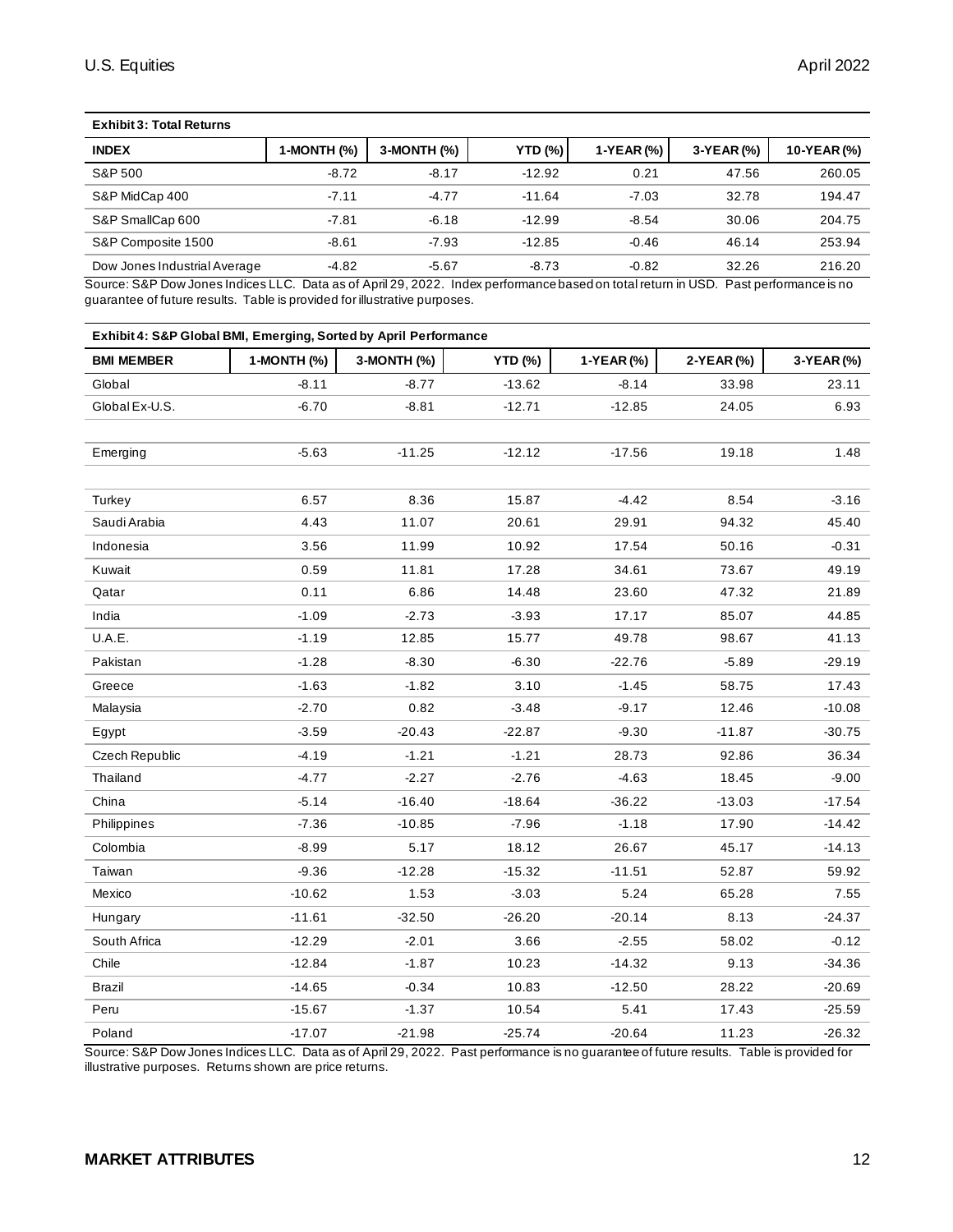| Exhibit 5: S&P Global BMI, Developed, Sorted by April Performance |             |             |                 |                                      |  |  |  |  |  |
|-------------------------------------------------------------------|-------------|-------------|-----------------|--------------------------------------|--|--|--|--|--|
| <b>BMI MEMBER</b>                                                 | 1-MONTH (%) | 3-MONTH (%) | <b>YTD (%)</b>  | 1-YEAR (%)                           |  |  |  |  |  |
| Developed                                                         | $-8.39$     | -8.47       | $-13.80$        | $-6.90$                              |  |  |  |  |  |
| Developed Ex-U.S.                                                 | $-7.06$     | $-7.96$     | $-12.91$        | $-11.17$                             |  |  |  |  |  |
|                                                                   |             |             |                 |                                      |  |  |  |  |  |
| Spain                                                             | $-3.53$     | $-5.47$     | $-7.72$         | $-13.52$                             |  |  |  |  |  |
| Denmark                                                           | $-3.78$     | $-0.76$     | $-11.61$        | $-1.12$                              |  |  |  |  |  |
| Ireland                                                           | $-4.15$     | $-16.05$    | $-21.11$        | $-17.60$                             |  |  |  |  |  |
| United Kingdom                                                    | -4.65       | $-5.92$     | $-6.81$         | $-3.78$                              |  |  |  |  |  |
| Finland                                                           | $-5.08$     | $-13.72$    | $-19.08$        | $-16.69$                             |  |  |  |  |  |
| تمسم كالمسمال                                                     | r oo        | 0.70        | $\sim$ 4 $\sim$ | $\Omega$ $\Gamma$ $\Lambda$ $\Omega$ |  |  |  |  |  |

| <b>BMI MEMBER</b>    | 1-MONTH (%) | 3-MONTH (%) | <b>YTD (%)</b> | 1-YEAR (%) | 2-YEAR (%) | 3-YEAR (%) |
|----------------------|-------------|-------------|----------------|------------|------------|------------|
| Developed            | $-8.39$     | $-8.47$     | $-13.80$       | $-6.90$    | 35.95      | 26.06      |
| Developed Ex-U.S.    | $-7.06$     | $-7.96$     | $-12.91$       | $-11.17$   | 25.80      | 8.74       |
|                      |             |             |                |            |            |            |
| Spain                | $-3.53$     | $-5.47$     | $-7.72$        | $-13.52$   | 19.36      | $-16.00$   |
| Denmark              | $-3.78$     | $-0.76$     | $-11.61$       | $-1.12$    | 48.48      | 60.86      |
| Ireland              | $-4.15$     | $-16.05$    | $-21.11$       | $-17.60$   | 25.77      | 11.74      |
| United Kingdom       | $-4.65$     | $-5.92$     | $-6.81$        | $-3.78$    | 27.01      | $-2.89$    |
| Finland              | $-5.08$     | $-13.72$    | $-19.08$       | $-16.69$   | 24.73      | 9.70       |
| Hong Kong            | $-5.22$     | $-8.76$     | $-9.12$        | $-25.12$   | 0.26       | $-19.03$   |
| Belgium              | $-5.40$     | $-6.85$     | $-9.54$        | $-11.18$   | 15.44      | $-11.30$   |
| Switzerland          | $-5.84$     | $-5.62$     | $-12.94$       | 0.67       | 23.32      | 28.18      |
| Korea                | $-6.35$     | $-4.81$     | $-15.16$       | $-24.62$   | 34.42      | 16.77      |
| Australia            | $-6.50$     | 6.91        | $-3.26$        | $-2.03$    | 49.40      | 21.58      |
| Austria              | $-6.55$     | $-19.34$    | $-21.13$       | $-13.49$   | 35.12      | $-10.72$   |
| France               | $-6.61$     | $-11.48$    | $-15.07$       | $-10.21$   | 34.89      | 7.62       |
| Singapore            | $-6.92$     | $-5.42$     | $-10.75$       | $-14.92$   | 29.05      | 3.59       |
| Portugal             | $-7.16$     | $-1.73$     | $-5.03$        | $-3.12$    | 20.61      | 1.58       |
| Canada               | $-7.49$     | $-2.26$     | $-3.61$        | 3.87       | 53.36      | 31.56      |
| Israel               | $-7.54$     | $-6.96$     | $-12.67$       | $-1.95$    | 35.77      | 26.08      |
| Italy                | $-7.96$     | $-14.82$    | $-18.00$       | $-12.38$   | 31.84      | 3.67       |
| Germany              | $-8.46$     | $-16.55$    | $-20.44$       | $-23.37$   | 13.95      | $-5.35$    |
| Japan                | $-8.63$     | $-11.06$    | $-15.63$       | $-16.09$   | 7.13       | 0.50       |
| Norway               | $-8.77$     | $-0.14$     | $-3.37$        | $-1.37$    | 61.94      | 14.66      |
| New Zealand          | $-8.96$     | $-4.04$     | $-17.82$       | $-23.71$   | 5.78       | 5.15       |
| <b>United States</b> | $-9.09$     | $-8.74$     | $-14.27$       | $-4.47$    | 42.03      | 37.71      |
| Sweden               | $-9.96$     | $-15.53$    | $-25.62$       | $-22.49$   | 33.06      | 24.47      |
| Luxembourg           | $-10.44$    | $-6.00$     | $-14.84$       | $-10.83$   | 68.57      | $-2.95$    |
| Netherlands          | $-10.80$    | $-15.13$    | $-24.95$       | $-18.32$   | 40.29      | 31.83      |

Source: S&P Dow Jones Indices LLC. Data as of April 29, 2022. Past performance is no guarantee of future results. Table is provided for illustrative purposes. Returns shown are price returns.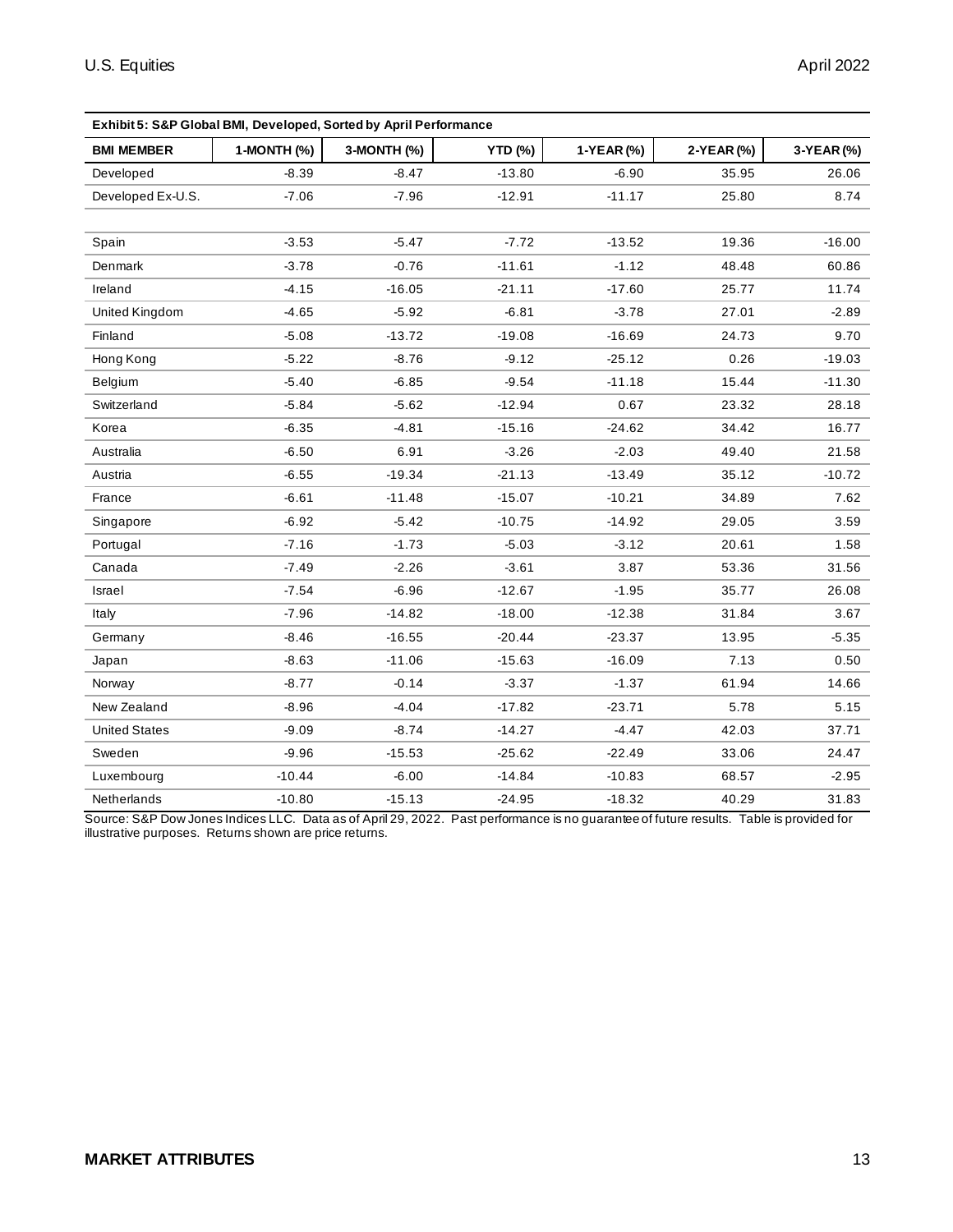| Exhibit 6: Price-to-Earnings Ratios |           |            |             |                       |
|-------------------------------------|-----------|------------|-------------|-----------------------|
| <b>INDEX</b>                        | 2019      | 2020       | 2021        | <b>ESTIMATED 2022</b> |
| S&P 500                             | 20.56     | 30.69      | 19.85       | 18.16                 |
| S&P 500 Consumer Discretionary      | 24.98     | 46.04      | 28.08       | 25.43                 |
| S&P 500 Consumer Staples            | 21.21     | 21.72      | 23.08       | 22.41                 |
| S&P 500 Energy                      | 28.36     | $-10.37$   | 18.41       | 9.04                  |
| S&P 500 Financials                  | 11.77     | 15.01      | 9.68        | 13.10                 |
| S&P 500 Health Care                 | 21.36     | 22.86      | 19.44       | 15.95                 |
| S&P 500 Industrials                 | 19.38     | 55.14      | 25.24       | 18.97                 |
| S&P 500 Information Technology      | 25.60     | 33.80      | 26.50       | 22.47                 |
| S&P 500 Materials                   | 22.64     | 28.72      | 17.50       | 14.41                 |
| S&P 500 Communication Services      | 22.03     | 30.57      | 15.92       | 16.17                 |
| S&P 500 Utilities                   | 20.97     | 20.46      | 23.68       | 21.22                 |
| S&P 500 Real Estate                 | 34.33     | 43.17      | 36.38       | 42.85                 |
| <b>INDEX</b>                        | 2019      | 2020       | 2021        | <b>ESTIMATED 2022</b> |
| S&P MidCap 400                      | 21.72     | 31.10      | 16.25       | 13.37                 |
| S&P 400 Consumer Discretionary      | 20.91     | 30.38      | 11.29       | 10.59                 |
| S&P 400 Consumer Staples            | 22.96     | 22.04      | 18.32       | 16.54                 |
| S&P 400 Energy                      | $-119.57$ | $-6.25$    | $-32212.00$ | 9.73                  |
| S&P 400 Financials                  | 12.58     | 14.37      | 10.30       | 10.22                 |
| S&P 400 Health Care                 | 25.10     | 35.70      | 29.45       | 21.29                 |
| S&P 400 Industrials                 | 21.91     | 35.02      | 19.94       | 15.67                 |
| S&P 400 Information Technology      | 35.91     | 50.18      | 27.20       | 18.69                 |
| S&P 400 Materials                   | 17.45     | 24.55      | 8.01        | 7.14                  |
| S&P 400 Communication Services      | 23.38     | 63.53      | 31.60       | 17.76                 |
| S&P 400 Utilities                   | 22.90     | 16.81      | 15.82       | 16.74                 |
| S&P 400 Real Estate                 | 30.44     | 66.10      | 31.65       | 28.72                 |
| <b>INDEX</b>                        | 2019      | 2020       | 2021        | <b>ESTIMATED 2022</b> |
| S&P SmallCap 600                    | 33.29     | $-280.36$  | 16.36       | 13.11                 |
| S&P 600 Consumer Discretionary      | 17.52     | 30.33      | 8.57        | 7.77                  |
| S&P 600 Consumer Staples            | 27.06     | 19.37      | 20.24       | 18.64                 |
| S&P 600 Energy                      | $-4.61$   | $-0.97$    | 83.45       | 8.80                  |
| S&P 600 Financials                  | 14.58     | 25.69      | 9.43        | 10.85                 |
| S&P 600 Health Care                 | 284.78    | 160.03     | 42.04       | 28.23                 |
| S&P 600 Industrials                 | 20.05     | 34.11      | 15.82       | 12.88                 |
| S&P 600 Information Technology      | 54.99     | 61.15      | 29.83       | 16.91                 |
| S&P 600 Materials                   | 22.69     | 46.89      | 18.93       | 11.74                 |
| S&P 600 Communication Services      | 1071.39   | $-2171.53$ | 31.55       | 16.52                 |
| S&P 600 Utilities                   | 29.67     | 25.47      | 23.66       | 23.45                 |
| S&P 600 Real Estate                 | 34.23     | 1416.00    | 38.28       | 28.98                 |

Source: S&P Dow Jones Indices LLC. Data as of April 29, 2022. Past performance is no guarantee of future results. Table is provided for illustrative purposes.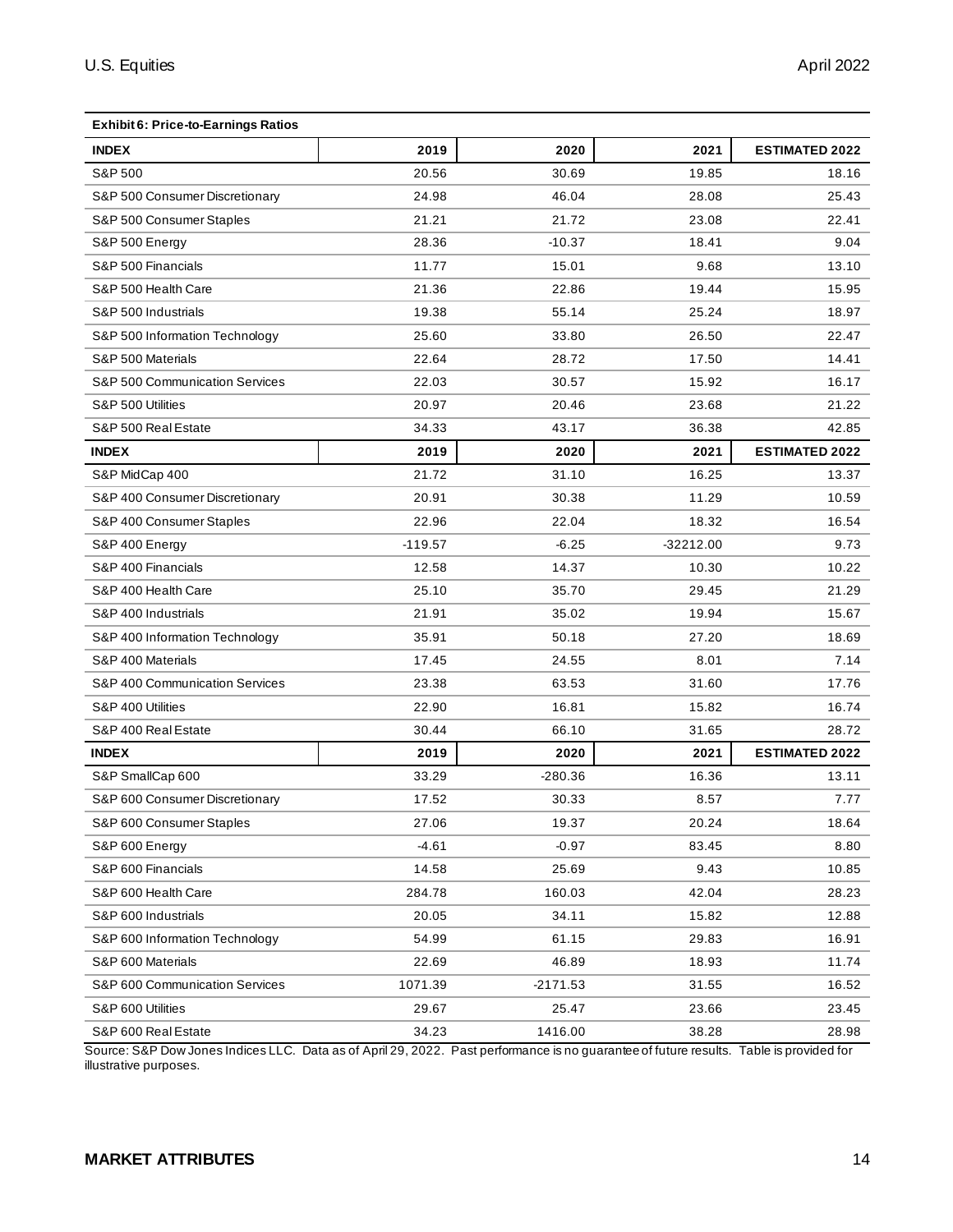| <b>Exhibit 7: Operating EPS Changes</b> |                                       |                                        |                                       |                                       |                                        |                                 |                                  |
|-----------------------------------------|---------------------------------------|----------------------------------------|---------------------------------------|---------------------------------------|----------------------------------------|---------------------------------|----------------------------------|
| <b>INDEX</b>                            | Q1 2021<br><b>OVER</b>                | Q2 2021<br><b>OVER</b>                 | Q3 2021<br><b>OVER</b>                | Q4 2021<br><b>OVER</b>                | Q1 2022E<br><b>OVER</b>                | 2021<br><b>OVER</b>             | 2022E<br><b>OVER</b>             |
| S&P 500                                 | Q1 2020 (%)<br>143.13                 | Q2 2020 (%)<br>94.29                   | Q3 2020 (%)<br>37.26                  | Q4 2020 (%)<br>48.59                  | Q1 2021 (%)<br>8.54                    | 2020 (%)<br>70.15               | 2021 (%)<br>9.27                 |
| S&P 500 Consumer Discretionary          | 159.19                                | 173.51                                 | $-10.78$                              | 53.33                                 | $-11.76$                               | 60.13                           | 10.44                            |
| S&P 500 Consumer Staples                | 6.80                                  | 14.11                                  | -0.43                                 | 19.95                                 | 9.43                                   | 9.54                            | 2.96                             |
| S&P 500 Energy                          | 136.24                                | 169.70                                 | 675.76                                | 246.78                                | 312.65                                 | 212.69                          | 103.73                           |
| S&P 500 Financials                      | 1457.80                               | 108.10                                 | 6.48                                  | 11.61                                 | $-26.62$                               | 81.39                           | $-26.09$                         |
| S&P 500 Health Care                     | 34.56                                 | 25.53                                  | 41.28                                 | 38.07                                 | 21.99                                  | 34.80                           | 21.95                            |
| S&P 500 Industrials                     | 49.10                                 | 316.83                                 | 93.72                                 | 181.13                                | 33.45                                  | 134.58                          | 33.06                            |
| S&P 500 Information Technology          | 47.45                                 | 50.97                                  | 44.92                                 | 18.69                                 | 17.85                                  | 37.93                           | 17.93                            |
| S&P 500 Materials                       | 78.05                                 | 141.16                                 | 109.11                                | 54.39                                 | 48.63                                  | 92.31                           | 21.43                            |
| S&P 500 Communication Services          | 82.35                                 | 99.37                                  | 56.92                                 | 54.19                                 | $-8.06$                                | 71.35                           | $-1.53$                          |
| S&P 500 Utilities                       | 36.18                                 | $-17.37$                               | $-2.46$                               | $-21.88$                              | $-7.56$                                | $-2.05$                         | 11.58                            |
| S&P 500 Real Estate                     | -9.70                                 | 85.96                                  | 107.14                                | 58.00                                 | 24.83                                  | 51.99                           | $-15.11$                         |
| <b>INDEX</b>                            | Q1 2021<br><b>OVER</b>                | Q2 2021<br><b>OVER</b>                 | Q3 2021<br><b>OVER</b>                | Q4 2021<br><b>OVER</b>                | Q1 2022E<br><b>OVER</b>                | 2021<br><b>OVER</b>             | 2022E<br><b>OVER</b>             |
|                                         | Q1 2020 (%)                           | Q2 2020 (%)                            | Q3 2020 (%)                           | Q4 2020 (%)                           | Q1 2021 (%)                            | 2020 (%)                        | 2021 (%)                         |
| S&P MidCap 400                          | 97.30                                 | 311.11                                 | 93.10                                 | 59.40                                 | 24.76                                  | 107.42                          | 21.60                            |
| S&P 400 Consumer Discretionary          | 855.35                                | 5744.19                                | 49.76                                 | 60.18                                 | -4.72                                  | 176.76                          | 6.53                             |
| S&P 400 Consumer Staples                | 111.59                                | 31.84                                  | 5.44                                  | $-12.41$                              | -14.89                                 | 24.49                           | 10.79                            |
| S&P 400 Energy                          | 111.47                                | 63.00                                  | $-10.45$                              | 348.22                                | 595.70                                 |                                 | 99.96 331000.00                  |
| S&P 400 Financials                      | 33.69                                 | 166.64                                 | 96.67                                 | 31.47                                 | -0.42                                  | 64.93                           | 0.81                             |
| S&P 400 Health Care                     | 7.35                                  | 49.58                                  | 12.95                                 | $-1.94$                               | 45.53                                  | 11.86                           | 38.33                            |
| S&P 400 Industrials                     | 61.90                                 | 178.15                                 | 75.31                                 | 66.26                                 | 36.43                                  | 88.62                           | 27.27                            |
| S&P 400 Information Technology          | 116.67                                | 97.58                                  | 61.88                                 | 43.59                                 | 36.75                                  | 72.29                           | 45.50                            |
| S&P 400 Materials                       | 107.46                                | 1219.39                                | 373.52                                | 218.31                                | 94.22                                  | 307.33                          | 12.16                            |
| S&P 400 Communication Services          | -77.46                                | 120.83                                 | 12.20                                 | 2480.00                               | 362.50                                 | 65.23                           | 77.87                            |
| S&P 400 Utilities                       | 44.06                                 | 10.14                                  | 68.10                                 | $-32.40$                              | 3.41                                   | 18.56                           | $-5.45$                          |
| S&P 400 Real Estate                     | -14.67                                | 345.95                                 | 775.00                                | 173.74                                | 32.03                                  | 149.68                          | 10.21                            |
| <b>INDEX</b>                            | Q1 2021<br><b>OVER</b><br>Q1 2020 (%) | Q2 2021<br><b>OVER</b><br>$Q22020$ (%) | Q3 2021<br><b>OVER</b><br>Q3 2020 (%) | Q4 2021<br><b>OVER</b><br>Q4 2020 (%) | Q1 2022E<br><b>OVER</b><br>Q1 2021 (%) | 2021<br><b>OVER</b><br>2020 (%) | 2022E<br><b>OVER</b><br>2021 (%) |
| S&P SmallCap 600                        | 174.01                                | 380.34                                 | 99.77                                 | 96.80                                 | 39.29                                  | 1960.90                         | 24.78                            |
| S&P 600 Consumer Discretionary          | 1221.51                               | 552.71                                 | 87.25                                 | 41.88                                 | 11.87                                  | 283.87                          | 10.28                            |
| S&P 600 Consumer Staples                | 44.91                                 | 9.80                                   | 12.56                                 | $-13.75$                              | $-22.94$                               | 11.22                           | 8.57                             |
| S&P 600 Energy                          | 96.15                                 | 78.75                                  | 59.25                                 | 378.44                                | 287.73                                 | 102.59                          | 848.51                           |
| S&P 600 Financials                      | 193.88                                | 60.86                                  | 4.68                                  | $-13.27$                              | $-27.69$                               | 185.75                          | $-13.05$                         |
| S&P 600 Health Care                     | 412.50                                | 402.78                                 | 40.17                                 | 41.03                                 | 201.94                                 | 221.93                          | 48.92                            |
| S&P 600 Industrials                     | 84.92                                 | 321.57                                 | 103.08                                | 105.77                                | 92.30                                  | 133.23                          | 22.82                            |
| S&P 600 Information Technology          | 1107.81                               | 191.37                                 | 40.63                                 | 44.72                                 | 65.85                                  | 108.34                          | 76.44                            |
| S&P 600 Materials                       | 35.32                                 | 869.35                                 | 104.38                                | 116.09                                | 108.81                                 | 180.45                          | 61.27                            |
| S&P 600 Communication Services          | 0.00                                  | 225.00                                 | 200.00                                | 0.00                                  | 300.00                                 |                                 | 90.91                            |
| S&P 600 Utilities                       | 103.54                                | 30.98                                  | $-39.95$                              | $-9.99$                               | $-7.42$                                | 18.65                           | 0.93                             |
| S&P 600 Real Estate                     | 148.33                                | 193.41                                 | 62.50                                 | 214.29                                | 744.83                                 | 3807.69                         | 32.09                            |

Source: S&P Dow Jones Indices LLC. Data as of April 29, 2022. Past performance is no guarantee of future results. Table is provided for illustrative purposes.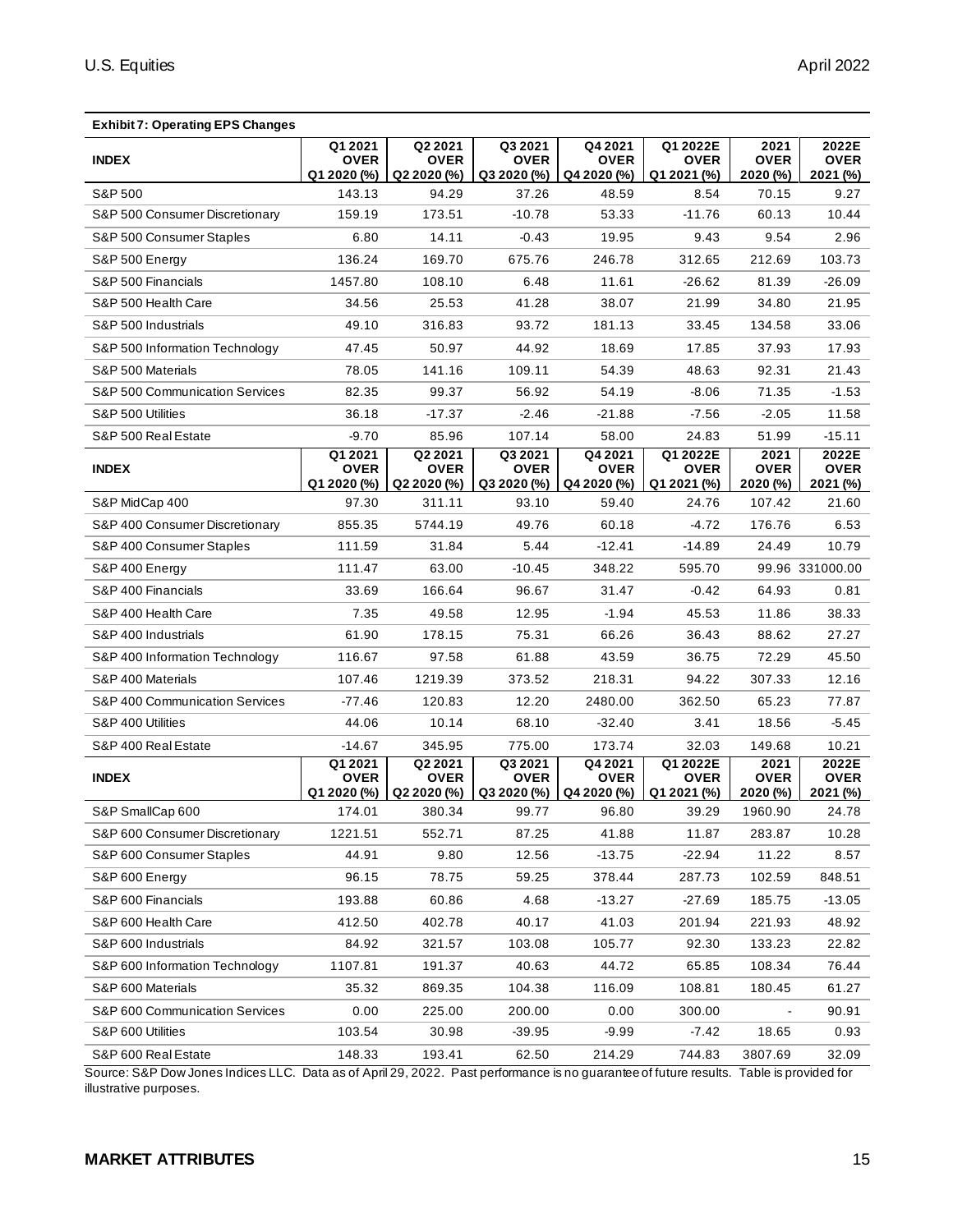| Exhibit 8: Breadth of Change (Issues with Monthly Price Changes as Described by Type) |  |  |
|---------------------------------------------------------------------------------------|--|--|

**S&P 500**

| <b>UWI JUU</b> |                   |                                   |         |                                   |            |                                   |
|----------------|-------------------|-----------------------------------|---------|-----------------------------------|------------|-----------------------------------|
| <b>TYPE</b>    | <b>APRIL 2022</b> | <b>AVERAGE %</b><br><b>CHANGE</b> | 3-MONTH | <b>AVERAGE</b> %<br><b>CHANGE</b> | <b>YTD</b> | <b>AVERAGE %</b><br><b>CHANGE</b> |
| Up             | 105               | 4.14                              | 167     | 9.85                              | 143        | 13.80                             |
| Down           | 399               | $-9.29$                           | 336     | $-12.81$                          | 360        | $-18.12$                          |
| $Up \ge 10$    |                   | 13.49                             | 57      | 19.77                             | 62         | 25.19                             |
| Down $\le$ -10 | 145               | $-15.86$                          | 193     | $-18.70$                          | 265        | $-22.93$                          |
| $Up >= 25$     |                   | 26.70                             | 9       | 40.26                             | 22         | 41.23                             |
| Down $\le$ -25 |                   | $-31.47$                          | 27      | $-31.97$                          | 98         | $-32.51$                          |
| $Up >= 50$     | $\Omega$          | 0.00                              | 2       | 54.45                             | 6          | 60.03                             |
| Down $\le$ -50 | 0                 | 0.00                              |         | $-55.43$                          | 5          | $-59.09$                          |

**S&P MIDCAP 400**

| <b>TYPE</b>    | <b>APRIL 2022</b> | <b>AVERAGE %</b><br><b>CHANGE</b> | 3-MONTH | <b>AVERAGE %</b><br><b>CHANGE</b> | <b>YTD</b>     | <b>AVERAGE%</b><br><b>CHANGE</b> |
|----------------|-------------------|-----------------------------------|---------|-----------------------------------|----------------|----------------------------------|
| Up             | 58                | 5.73                              | 127     | 13.77                             | 98             | 13.87                            |
| Down           | 342               | $-9.24$                           | 272     | $-13.35$                          | 301            | $-18.09$                         |
| $Up \ge 10$    | 11                | 14.81                             | 59      | 24.18                             | 45             | 25.53                            |
| Down $\le$ -10 | 128               | $-15.94$                          | 159     | $-19.32$                          | 221            | $-22.72$                         |
| $Up >= 25$     | $\Omega$          | 0.00                              | 19      | 41.09                             | 18             | 39.30                            |
| Down $\le$ -25 | 10                | $-29.73$                          | 28      | $-32.21$                          | 75             | $-34.65$                         |
| $Up >= 50$     | $\Omega$          | 0.00                              | 5       | 62.79                             | $\overline{2}$ | 75.09                            |
| Down $\le$ -50 | $\Omega$          | 0.00                              | 0       | 0.00                              | 6              | $-54.26$                         |

#### **S&P SMALLCAP 600**

| <b>TYPE</b>    | <b>APRIL 2022</b> | <b>AVERAGE %</b><br><b>CHANGE</b> | 3-MONTH | <b>AVERAGE %</b><br><b>CHANGE</b> | <b>YTD</b> | <b>AVERAGE %</b><br><b>CHANGE</b> |
|----------------|-------------------|-----------------------------------|---------|-----------------------------------|------------|-----------------------------------|
| Up             | 97                | 5.42                              | 181     | 18.06                             | 119        | 24.66                             |
| Down           | 503               | $-10.89$                          | 418     | $-16.41$                          | 480        | $-20.43$                          |
| $Up \ge 10$    | 16                | 17.81                             | 86      | 32.62                             | 73         | 37.11                             |
| Down $\le$ -10 | 235               | $-17.42$                          | 282     | $-21.75$                          | 362        | $-25.46$                          |
| $Up \ge 25$    | 3                 | 29.04                             | 37      | 54.20                             | 40         | 54.21                             |
| Down $\le$ -25 | 35                | $-30.58$                          | 75      | $-35.01$                          | 156        | $-36.40$                          |
| $Up \ge 50$    | 0                 | 0.00                              | 15      | 76.06                             | 15         | 88.16                             |
| Down $\le$ -50 | 0                 | 0.00                              | 9       | $-58.91$                          | 16         | $-59.11$                          |

#### **DOW JONES INDUSTRIAL AVERAGE**

| <b>TYPE</b>    | <b>APRIL 2022</b> | <b>AVERAGE %</b><br><b>CHANGE</b> | 3-MONTH       | <b>AVERAGE %</b><br><b>CHANGE</b> | <b>YTD</b> | <b>AVERAGE %</b><br><b>CHANGE</b> |
|----------------|-------------------|-----------------------------------|---------------|-----------------------------------|------------|-----------------------------------|
| Up             | 9                 | 3.23                              | 11            | 7.02                              | 11         | 9.98                              |
| Down           | 21                | $-8.44$                           | 19            | $-12.77$                          | 19         | $-16.65$                          |
| $Up \ge 10$    | 0                 | 0.00                              | $\mathcal{P}$ | 15.31                             | 3          | 22.16                             |
| Down $\le$ -10 | 6                 | $-15.78$                          | 13            | $-16.45$                          | 14         | $-21.25$                          |
| $Up \ge 25$    | 0                 | 0.00                              | $\Omega$      | 0.00                              |            | 33.51                             |
| Down $\le$ -25 | $\Omega$          | 0.00                              |               | $-25.67$                          | 5          | $-27.51$                          |
| $Up \ge 50$    | $\Omega$          | 0.00                              | $\Omega$      | 0.00                              | 0          | 0.00                              |
| Down $\le$ -50 |                   | 0.00                              |               | 0.00                              | 0          | 0.00                              |

Source: S&P Dow Jones Indices LLC. Data as of April 29, 2022. Past performance Is no guarantee of future results. Table is provided for illustrative purposes.